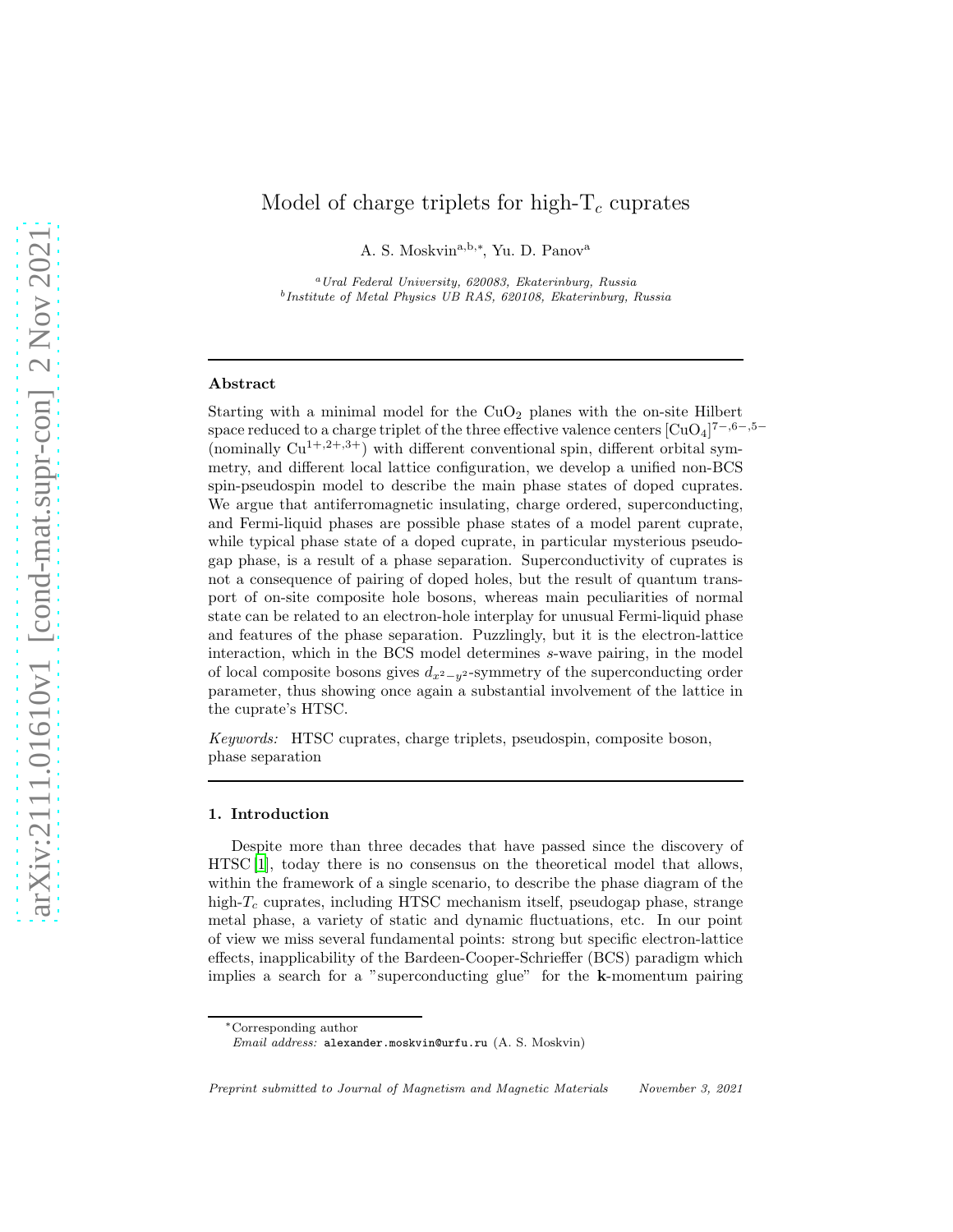of metallic quasiparticles, and inherent intrinsic electronic phase separation in cuprates.

Recent precision measurements of various physical characteristics on thousands of cuprate samples [\[2](#page-18-1)] indicate "insurmountable" qualitative and a few orders of magnitude quantitative discrepancies with ideas based on the canonical BCS approach and calculations based on Hubbard and t-J models, and rather support local real-space pairing mechanism for HTSC cuprates. Numerous physicists argued that pairing is in fact local in cuprates, however, proposed mechanisms vary in many and sometime quite important details. Appealingly simple and attractive picture of the preformed pairs and BEC superconductivity in cuprates, however, came to be at odds with a number of experimental observations of the typical Fermi liquid behavior, and notably with indications that a well-defined Fermi surface (FS) exists, at least in overdoped cuprates, the thermal and electrical conductivity were found to follow the standard Wiedemann-Franz law, quantum oscillations have been observed as well in various cuprates [\[2\]](#page-18-1). However, this contradictory behavior can be easily explained if we take into account the possibility of a phase separation, in particular, separating the superconducting BEC phase and the normal Fermiliquid phase. Indeed, recently Pelc et al. [\[3\]](#page-18-2) have introduced a phenomenological model wherein two electronic subsystems coexist within the unit cell: itinerant and localized holes, with the  $p$  holes introduced via doping always being itinerant while pairing is associated with the localized holes. Their minimalistic phenomenological model based on the localization/itineracy interplay and intrinsic electronic inhomogeneity captures key unconventional experimental results for the normal and superconducting state behavior at a quantitative level. The success and simplicity of the model greatly demystify the cuprate phase diagram and unambiguously point to a local superconducting pairing mechanism rather than to BCS. In fact, they argue that the Fermi liquid subsystem in cuprates is responsible for the normal state with angle-resolved photoemission spectra (ARPES), magnetic quantum oscillations, and Fermi arcs, but not for the unconventional superconducting state. In other words, cuprate superconductivity is not related to the doped hole pairing, the carriers which exhibit the Fermi liquid behaviour are not the ones that give rise to superconductivity.

Despite the fact that a large variety of different theoretical models has been designed to account for exotic electronic properties of cuprates and to shed light on their interplay with unconventional superconductivity, the most important questions remain unanswered to date.

In the paper we address a minimal model for the  $CuO<sub>4</sub>$ -centers in  $CuO<sub>2</sub>$ planes with the on-site Hilbert space reduced to only three effective valence centers  $\text{[CuO4]}^{7-,6-,5-}$ , or cluster analogs of  $\text{Cu}^{1+,2+,3+}$  centers, forming a "well isolated" charge triplet [\[4](#page-18-3), [5,](#page-18-4) [6\]](#page-18-5). The very possibility of considering these centers on equal footing is predetermined by the strong effects of electron-lattice relaxation in cuprates [\[7](#page-18-6), [8](#page-18-7)]. Following the spin-magnetic analogy proposed by Rice and Sneddon [\[9\]](#page-18-8), we develop an "unparticle"  $S = 1$  pseudospin model for the  $CuO<sub>2</sub>$  planes introducing an effective spin-pseudospin Hamiltonian which takes into account both local and nonlocal correlations, single and two-particle trans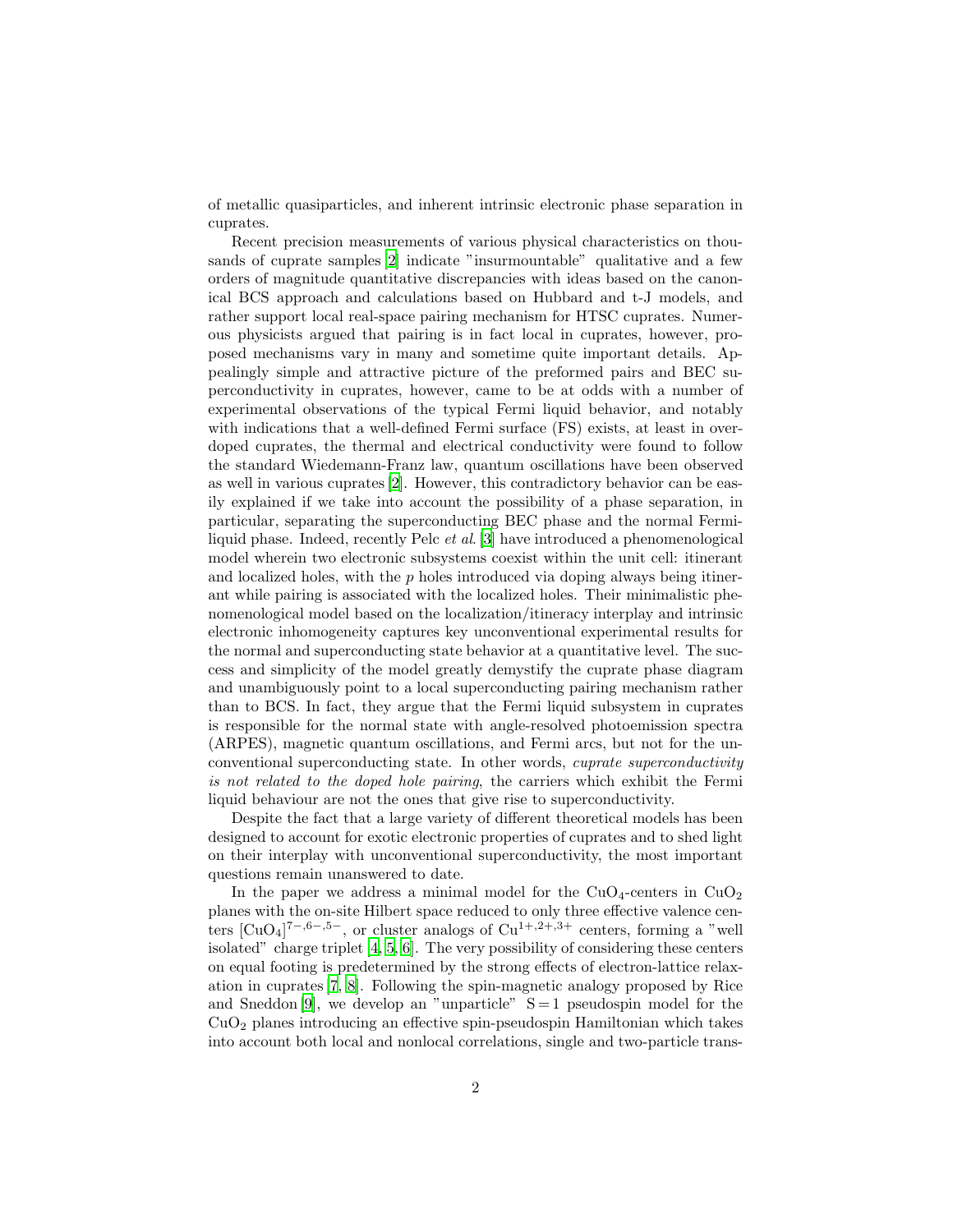port, Heisenberg spin exchange interaction, as well as electron-lattice coupling. As particular phase states we consider antiferromagnetic insulator (AFMI), charge order (CO), glueless d-wave Bose superfluid phase (BS), and unusual metallic phase (FL).

In full accordance with Hirsch's concepts of hole superconductivity [\[10\]](#page-18-9) we argue that the cuprate superconductivity is related with a composite on-site hole boson quantum transport, not with pairing of doped holes, in full accordance with the authors of Ref. [\[3](#page-18-2)].

Puzzlingly, but it is the electron-lattice interaction, which in the BCS model determines s-wave pairing, in the model of local composite bosons gives  $d_{x^2-y^2}$ . symmetry of the superconducting order parameter, thus showing once again a substantial involvement of the lattice in the cuprate's HTSC.

## 2. Working model of the  $CuO<sub>4</sub>$  centers

Despite the different crystal structure of undoped and electron/hole doped quasi-two-dimensional cuprates, their anomalous properties in the normal and superconducting states are associated with a common structural element, namely, the  $CuO<sub>2</sub>$  planes formed by the corner-shared  $CuO<sub>4</sub>$  clusters. As a first approximation the out-of-plane stuff can be considered as a source of the "external" crystal field, which can have a strong effect on the values of the parameters of the effective Hamiltonian for the in-plane  $CuO<sub>4</sub>$ -centers, in particular, on the ground state of the  $CuO<sub>2</sub>$  planes. The story of the superconductivity of the "parent" cuprate with the  $T'$ -structure [\[11\]](#page-18-10) makes us reconsider the very concept of the "parent cuprate", which is still associated with the undoped stoichiometric composition with the ground antiferromagnetic insulating state typical for cuprates with the  $T$ -structure. Below, by the "parent" we mean cuprate with the hole half-filling of the in-plane  $CuO<sub>4</sub>$  centers, which, depending on the "external" crystal field, can have a different ground state, including an antiferromagnetic insulator, a superconductor, a Fermi metal, nonmagnetic charge ordered insulator, or more intricate quantum state. Thus, we emphasize that the unusual properties of cuprates are largely the result of the "competition" of parameters that control the ground state of the  $CuO<sub>2</sub>$ -planes.

The exclusion of the BCS mechanism as the main candidate for explaining the HTSC in cuprates does not mean excluding the important, if not decisive, role of the electron-lattice effects for explaining the unusual behavior of cuprates, however, beyond the BCS theory. In our opinion, the main effect of the electron-lattice interaction in cuprates is not the effect of Cooper pairing, but the effect of suppression of local and nonlocal electron correlations. Thus, low-energy single-particle transfer  $Cu^{2+}$ - $Cu^{2+}$  $\rightarrow Cu^{1+}$ - $Cu^{3+}$ , or rather,  $[CuO_4]^{6-}+[CuO_4]^{6-} \rightarrow [CuO_4]^{7-}+[CuO_4]^{5-} (11 \rightarrow 02, 20)$ , under photoexcitation in parent cuprates, or Franck-Condon (FC) CT-transition, does create a bounded electron-hole (EH) pair, or CT exciton, and defines an optical CT gap  $U_{\text{opt}}$ , or effective local correlation parameter U, with a magnitude near  $2.0 \text{ eV}$  $(1.5 \text{ eV})$ , typical for all the undoped cuprates with the T-type  $(T')$  structure characterized by the presence (absence) of apical oxygen above and below the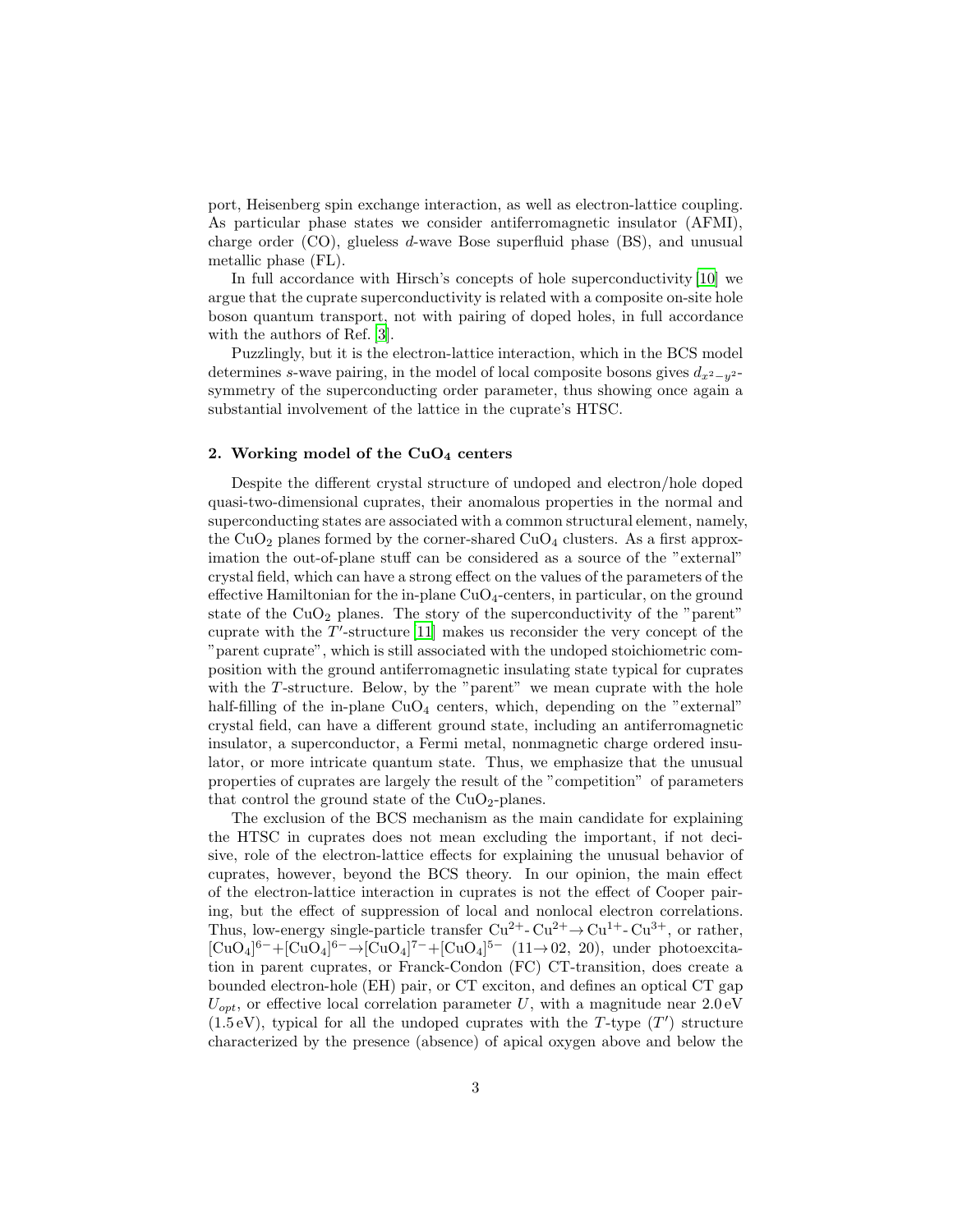$CuO<sub>2</sub>$  planes. However, after photoexcitation, the strong electron-lattice polarization effects lead to a relaxation of these CT excitons with the formation of localized low-energy metastable polaronic-like EH dimers, or, more precisely, coupled electron  $([CuO<sub>4</sub><sup>*</sup>]<sup>7</sup>-)$  and hole  $([CuO<sub>4</sub><sup>*</sup>]<sup>5</sup>-)$  centers  $(02, 20)$ , where the star points to a relaxed local lattice surroundings. Charge (electron/hole) transfer in cuprates is accompanied by strong local lattice deformations: for  $CuO<sub>4</sub>$ -centers in cuprates the Cu-O separation increases by  $0.1 \text{ Å}$  from  $Cu^{3+}$  to  $Cu^{2+}$  and another 0.1 Å from  $Cu^{2+}$  to  $Cu^{1+}$  [\[12](#page-18-11)]. The electron-lattice interaction leads to the stability of the electron and hole centers in the lattice of the parent cuprate, however, the ground states of all three centers – the electron, parent, and hole one will correspond to different values of the local breathing configuration coordinate  $Q_{A_{1g}}$ : + $Q_0$ , 0, - $Q_0$ , respectively.

The puzzling near-degeneracy of bare (11) and relaxed CT-states 20 (02), or the disproportionation instability in cuprates which has been demonstrated in accurate quantum-chemical calculations [\[12\]](#page-18-11) is a peculiar feature of all the parent cuprates. Different experimental data point to  $U_{th} \approx 0.4 \text{ eV}$  for T-La<sub>2</sub>CuO<sub>4</sub> [\[13,](#page-18-12) [14,](#page-18-13) [4](#page-18-3)], while for parent T ′ -cuprates this value can be close to zero, or even negative [\[15](#page-18-14)].

Small magnitude of the EH-dimer formation energy  $U_{th}$ , or a "thermal" (adiabatic) CT gap results in instability regarding the charge transfer with the disproportionation and formation of the system both of coupled and individual electron and hole centers. In other words, all the three charge centers  $\text{[CuO}_4^*]^7$ <sup>-</sup>,  $\text{[CuO}_4]^6$ <sup>-</sup>,  $\text{[CuO}_4^*]^5$ <sup>-</sup>, or cluster analogs of  $\text{Cu}^{1+,2+,3+}$  centers, must be considered on equal footing.

Our scenario for 2D cuprates is based on a minimal model for the  $CuO<sub>4</sub>$ centers in  $CuO<sub>2</sub>$  planes with the on-site Hilbert space reduced to only these three effective valence centers, forming a "well isolated" charge triplet [\[4,](#page-18-3) [5,](#page-18-4) [6\]](#page-18-5). These centers to be many-electron atomic species with strong  $p - d$  covalence and strong intra-center correlations cannot be described within any conventional (quasi)particle approach. We combine the three centers into a pseudospin  $S = 1$ triplet (see Table 1) following the spin-magnetic analogy proposed by Rice and Sneddon [\[9](#page-18-8)] to describe the three charge states  $(Bi^{3+}, Bi^{4+}, Bi^{5+})$  of the bismuth ion in BaBi<sub>1−x</sub>Pb<sub>x</sub>O<sub>3</sub> and use the traditional spin algebra.

The centers are characterized by different conventional spin:  $s = 1/2$  for "parent" [CuO<sub>4</sub>]<sup>6–</sup> center and  $s=0$  for electron and hole centers ([CuO<sup>\*</sup><sub>4</sub>]<sup>7–</sup>and  $[\text{CuO}_4^*]$ <sup>5-</sup>-centers) and different orbital symmetry: $B_{1g}$  for the ground states of the  $\text{[CuO<sub>4</sub>]}^{6-}$  center,  $A_{1g}$  for the electron and hole centers, and different local configurational coordinate (see Table [1\)](#page-4-0).

## 3. Charge triplet model:  $S = 1$  pseudospin formalism

To describe the diagonal and off-diagonal, or quantum local charge order we start with a simplified charge triplet model that implies a full neglect of spin and orbital degrees of freedom [\[4,](#page-18-3) [5](#page-18-4), [6\]](#page-18-5). Three charge states of the  $CuO<sub>4</sub>$  plaquette: a bare center  $M^0 = [CuO_4]^{6-}$ , a hole center  $M^+ = [CuO_4^*]^{5-}$ , and an electron center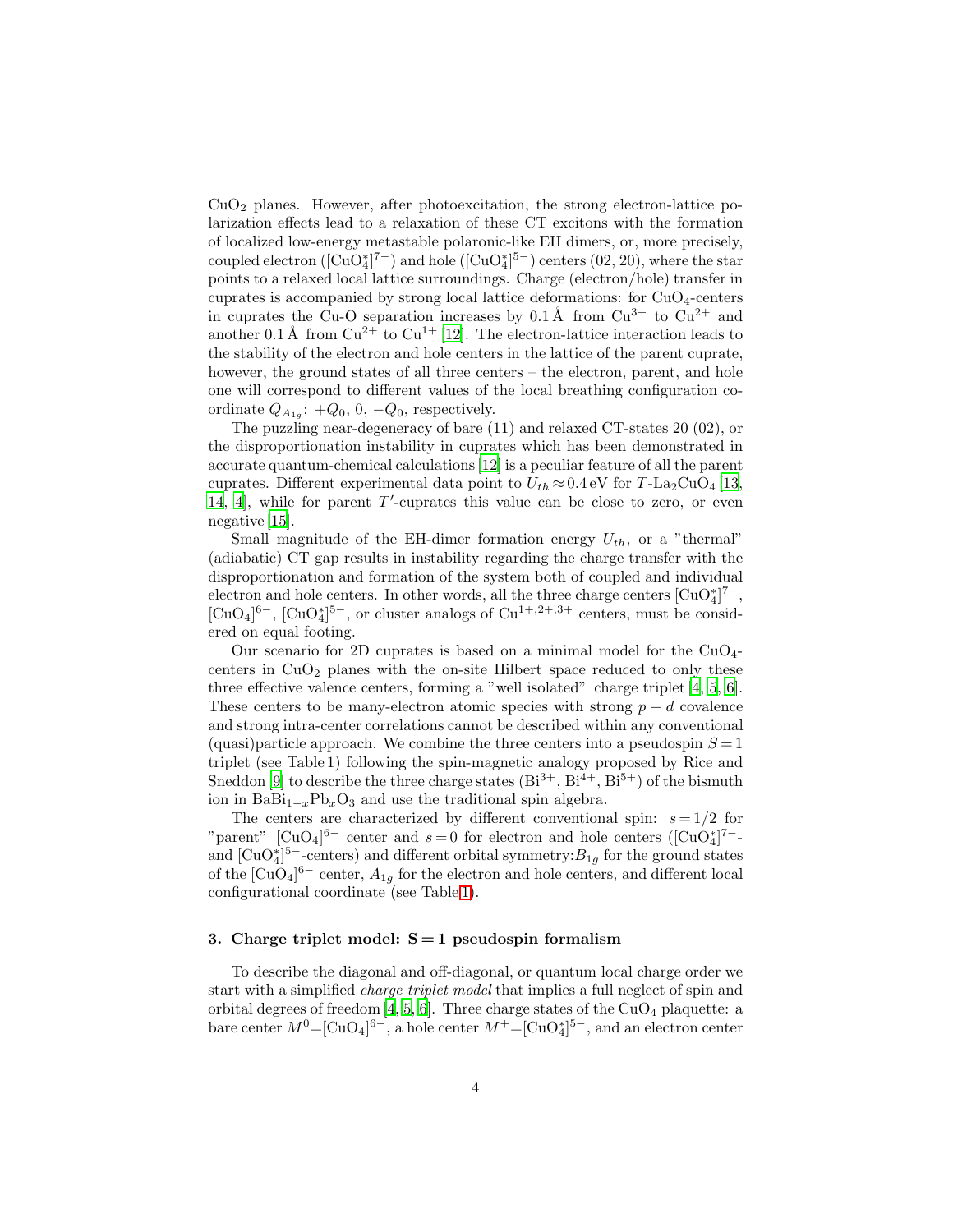<span id="page-4-0"></span>Table 1: Specific features of the charge triplet in cuprates, Q is configurational coordinate.

| ${\rm Center}$ | Cluster                                       | Nominal | Pseudospin S=1 projection | Spin | Orbital state            |     |
|----------------|-----------------------------------------------|---------|---------------------------|------|--------------------------|-----|
| electron       | $\overline{\text{CuO}}_{4}^{*}$ <sup>7-</sup> | ד⊥,,וי  | $M_S = -1$                |      | $\pi_{1g}$               | ∿∠চ |
| parent         | $\overline{\mathrm{CuO}_4\vert^{6-}}$         |         | $M_s = 0$                 |      | $\mathcal{L}$ 1 $\sigma$ |     |
| hole           | $\rm CuO_4^*$ <sup>5-</sup>                   | +∘س' ،  |                           |      | $\pi_{1g}$               | -90 |

 $M^-$ =[CuO<sub>4</sub><sup>\*</sup>]<sup>7-</sup> are assigned to three components of the  $S=1$  pseudospin triplet with the pseudospin projections  $M_S = 0, +1, -1$ , respectively.

Pseudospin formalism is one of the most promising "unparticle" approaches. This approach allows one to use many results that are well known for spinmagnetic systems, including a description of phase transitions, topological structures, domains, and domain walls [\[16](#page-19-0)].

The  $S = 1$  spin algebra includes the eight independent nontrivial pseudospin operators, the three dipole and five quadrupole operators [\[17,](#page-19-1) [18,](#page-19-2) [19,](#page-19-3) [6](#page-18-5)] with irreducible form as follows

$$
\hat{S}_z; \hat{S}_{\pm} = \frac{1}{\sqrt{2}} (\hat{S}_x \pm i\hat{S}_y); \hat{S}_z^2; \hat{T}_{\pm} = {\hat{S}_z, \hat{S}_{\pm}}; \hat{S}_{\pm}^2.
$$
 (1)

with hermitian conjugation as follows

$$
\hat{S}_z^{\dagger} = \hat{S}_z, (\hat{S}_z^2)^{\dagger} = \hat{S}_z^2, \hat{S}_\pm^{\dagger} = \hat{S}_\mp, \hat{T}_\pm^{\dagger} = \hat{T}_\mp, (\hat{S}_\pm^2)^{\dagger} = \hat{S}_\mp^2.
$$

The two Fermi-like pseudospin raising/lowering operators  $\hat{S}_{\pm}$  and  $\hat{T}_{\pm}$  change the pseudospin projection by  $\pm 1$ , with slightly different properties

$$
\langle 0|\hat{S}_{\pm}| \mp 1 \rangle = \langle \pm 1|\hat{S}_{\pm}|0 \rangle = 1; \langle 0|\hat{T}_{\pm}| \mp 1 \rangle = -\langle \pm 1|(\hat{T}_{\pm}|0 \rangle = \mp 1. \tag{2}
$$

In lieu of  $\hat{S}_{\pm}$  and  $\hat{T}_{\pm}$  operators one may use two novel operators:

$$
\hat{P}_{\pm} = \frac{1}{2}(\hat{S}_{\pm} + \hat{T}_{\pm}); \ \hat{N}_{\pm} = \frac{1}{2}(\hat{S}_{\pm} - \hat{T}_{\pm}),
$$

which do realize transformations  $[CuO_4]^{6-} \leftrightarrow [CuO_4]^{5-}$  and  $[CuO_4]^{6-} \leftrightarrow [CuO_4]^{7-}$ , respectively.

Strictly speaking, we should extend the on-site Hilbert space to a spinpseudospin quartet  $|SM; s\nu\rangle$ :  $|1 \pm 1; 00\rangle$  and  $|10; \frac{1}{2}\nu\rangle$ , where  $\nu = \pm \frac{1}{2}$ , and instead of spinless operators  $\hat{P}_{\pm}$  and  $\hat{N}_{\pm}$  introduce operators  $\hat{P}_{\pm}^{\nu}$  and  $\hat{N}_{\pm}^{\nu}$ , which transform both on-site charge (pseudospin) and spin states as follows

$$
\hat{P}_{+}^{\nu}|10;\frac{1}{2}-\nu\rangle = |11;00\rangle; \hat{P}_{-}^{\nu}|11;00\rangle = |10;\frac{1}{2}-\nu\rangle;
$$
  

$$
\hat{N}_{+}^{\nu}|1-1;00\rangle = |10;\frac{1}{2}\nu\rangle; \hat{N}_{-}^{\nu}|10;\frac{1}{2}\nu\rangle = |1-1;00\rangle.
$$
 (3)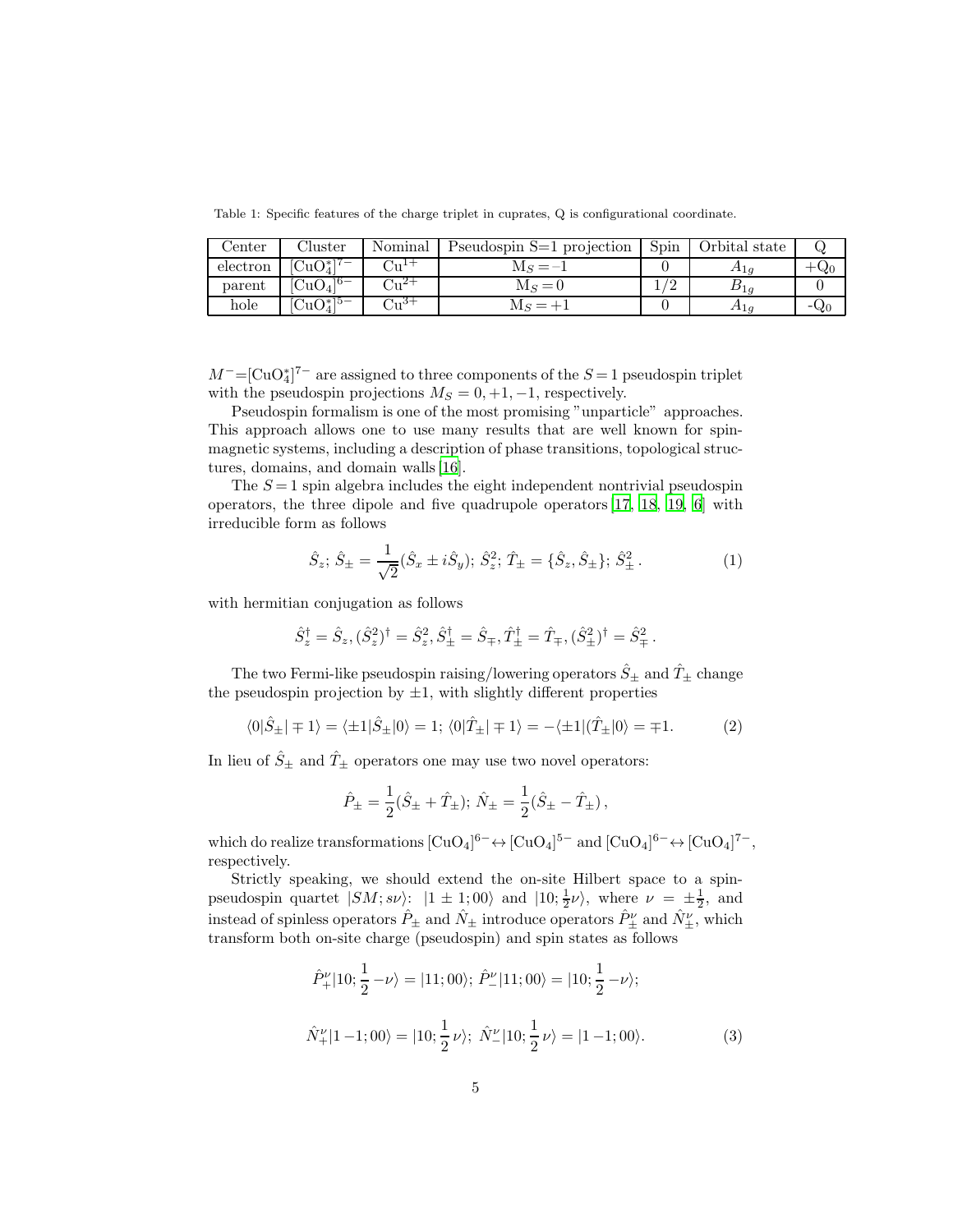These Fermi-like operators obey the anticommutation permutation rules.

It should be noted that inclusion of conventional spin-1/2 moment operator  $\hat{s} = \frac{1}{2}\sigma$  allows one to establish a one-to-one correspondence between all the spin-pseudospin operators and the on-site Hubbard X-operators [\[20\]](#page-19-4):  $\hat{X}^{\alpha\beta}$  =  $|\alpha\rangle\langle\beta|$  acting in the space of the four eigenstates  $|0\rangle = |1-1;00\rangle, |\sigma\rangle = |10;\frac{1}{2}\sigma\rangle$ ,  $|2\rangle = |11;00\rangle$ 

$$
\hat{S}_z = \hat{X}^{22} - \hat{X}^{00}, \hat{S}_z^2 = \hat{X}^{22} + \hat{X}^{00}, \hat{S}_+^2 = \hat{X}^{20}, \hat{S}_-^2 = \hat{X}^{02},
$$

It means that algebra of the spin-pseudospin operators coincides with that of Hubbard  $\hat{X}$ -operators.

 $1 - \hat{S}_z^2 = \hat{X}^{\sigma\sigma}, \hat{P}_+ = \hat{X}^{2\sigma}, \hat{P}_- = \hat{X}^{\sigma 2}, \hat{N}_+ = \hat{X}^{0\sigma}, \hat{N}_- = \hat{X}^{\sigma 0}$ 

The two Bose-like pseudospin raising/lowering operators  $\hat{S}^2_{\pm}$  change the pseudospin projection by  $\pm 2$ , respectively. In other words, these operators can be associated with creation/annihilation of an on-site hole pair, or composite on-site boson, with a kinematic constraint  $(\hat{S}_{\pm}^2)^2 = 0$ , that underlines its "hard-core" nature. For the Bose creation/annihilation operators  $\hat{B}^{\dagger} = \hat{S}_{+}^{2}/\hat{B} = \hat{S}_{-}^{2}$  we arrive at Fermi-like on-site and Bose-like inter-site permutation relations on the space with the on-site  $M_S = \pm 1$  states:

$$
\{\hat{B}_i, \hat{B}_i^{\dagger}\} = 1 \ , [\hat{B}_i, \hat{B}_j^{\dagger}] = 1 \ . \tag{5}
$$

 $(4)$ 

The on-site anticommutation relation can be rewritten as follows

$$
[\hat{B}_i, \hat{B}_i^{\dagger}] = 1 - 2\hat{B}_i^{\dagger} \hat{B}_i = 1 - 2\hat{N}_i.
$$
 (6)

The on-site local composite boson is composed of the strongly correlated spin singlet hole pair formally described by an orbital wave function with  $A_{1g} \propto$  $d_{x^2-y^2}^2$  symmetry ("extended s-wave") and can be called the on-site Zhang-Rice boson. Simplified, the local on-site composite hole boson is a pair of holes coupled by local correlations both with each other and with the "core", that is, the electronic center  $[\text{CuO}_4^*]^{7-}$  (nominally  $\text{Cu}^{1+}$ ). In fact, such a local boson exists only as an indivisible part of the ZR hole center  $\lbrack CuO_4^* \rbrack^{5-}$  (nominally  $Cu^{3+}$ ). In our point of view, it is these on-site local two-hole bosons that are superconducting carriers both in hole- and electron-doped cuprates in full accordance with Hirsch's concepts of hole superconductivity [\[10\]](#page-18-9). We emphasize the fundamental difference between such a local composite boson as a "preformed" pair and a Cooper pair composed of  $+k$  and  $-k$  partners. However, the on-site ZR boson also differs significantly from composite inter-site bosons, such as magnetic or lattice bipolarons [\[21](#page-19-5), [22\]](#page-19-6) or magnetic "pairons" [\[23](#page-19-7)].

The boson-like pseudospin raising/lowering operators  $\hat{S}^2_{\pm}$  define a local pseudospin "nematic" order parameter

$$
\langle \hat{S}_{\pm}^2 \rangle = \frac{1}{2} (\langle \hat{S}_x^2 - \hat{S}_y^2 \rangle \pm i \langle \{\hat{S}_x, \hat{S}_y\} \rangle) = |\langle \hat{S}_{\pm}^2 \rangle| e^{\pm 2i\alpha} . \tag{7}
$$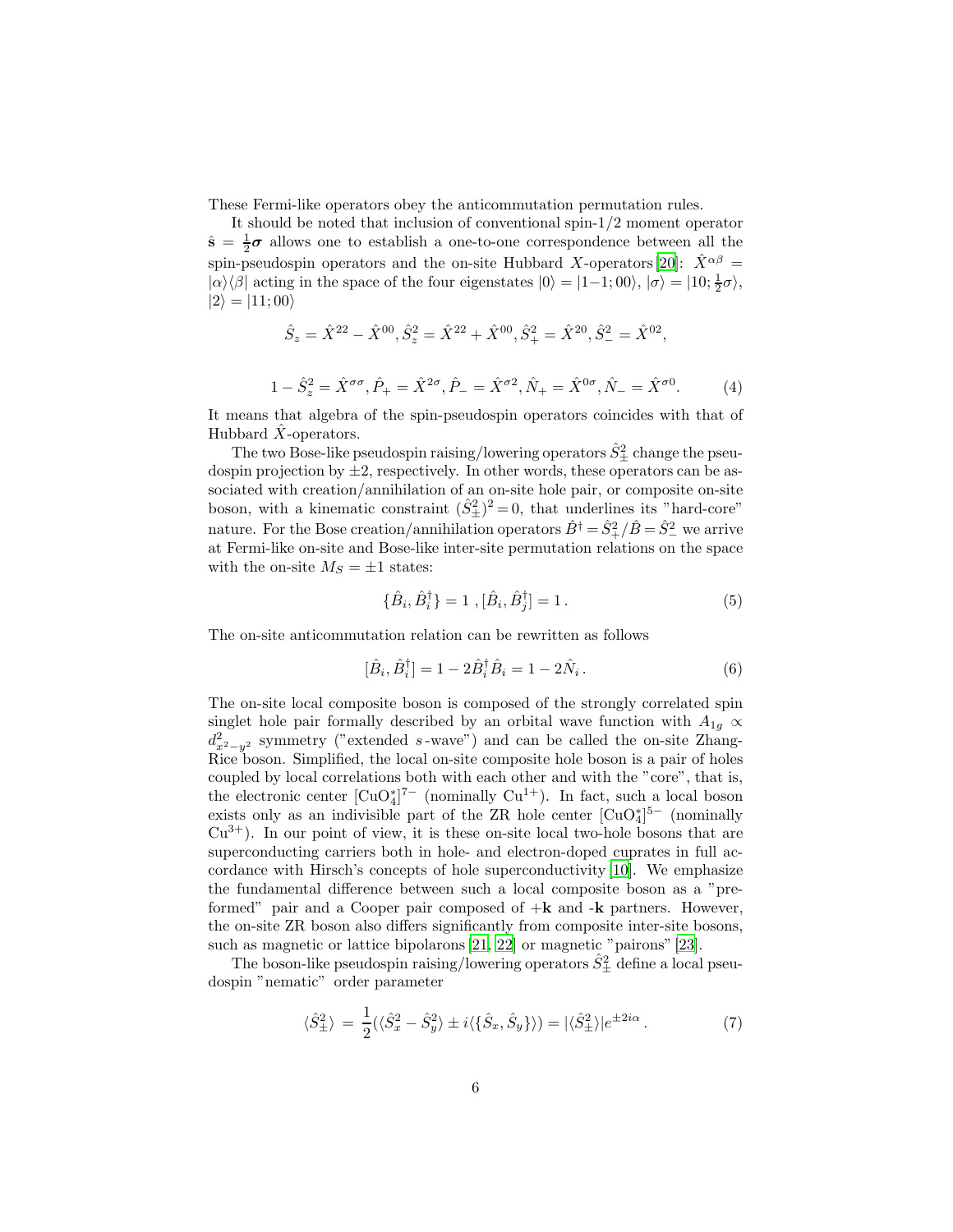Obviously, the mean value  $\langle \hat{S}_{\pm}^2 \rangle$  can be addressed to be a complex superconducting local order parameter [\[4](#page-18-3)].

Instead of irreducible components, we can use the Cartesian components of the pseudospin operators [\[24](#page-19-8)]

$$
\hat{S}_{\pm}^{2} = \frac{1}{2} \left( (\hat{S}_{x}^{2} - \hat{S}_{y}^{2}) \pm i \{\hat{S}_{x}, \hat{S}_{y}\} \right) = \hat{B}_{1} \pm i \hat{B}_{2};
$$
\n
$$
\hat{P}_{\pm}^{\nu} = \frac{1}{2} (\hat{P}_{1}^{\nu} \pm i \hat{P}_{2}^{\nu}); \ \hat{N}_{\pm}^{\nu} = \frac{1}{2} (\hat{N}_{1}^{\nu} \pm i \hat{N}_{2}^{\nu})
$$
\n(8)

with hermitian operators  $\hat{B}_{1,2}$ ,  $\hat{P}_{1,2}^{\nu}$ ,  $\hat{N}_{1,2}^{\nu}$ 

#### 4. Effective spin-pseudospin Hamiltonian

As for conventional spin-magnetic systems, we can integrate out the highenergy degrees of freedom, and after projecting onto the Hilbert basis of well isolated charge triplet we have chosen, to arrive at the effective spin-pseudospin Hamiltonian obeying the spin and pseudospin kinematic rules.

Within a rigid lattice approximation the effective  $S = 1$  pseudospin Hamiltonian which does commute with the z-component of the total pseudospin  $\sum_i S_{iz}$ thus conserving the total charge of the system can be written to be a sum of potential and kinetic energies:

<span id="page-6-0"></span>
$$
\hat{H} = \hat{H}_{pot} + \hat{H}_{kin} \,. \tag{9}
$$

Potential energy can be written as follows

$$
\hat{H}_{pot} = \sum_{i} (\Delta_i \hat{S}_{iz}^2 - \mu \hat{S}_{iz}) + \sum_{i > j} V_{ij} \hat{S}_{iz} \hat{S}_{jz} + \sum_{i > j} v_{ij} \hat{S}_{iz}^2 \hat{S}_{jz}^2, \qquad (10)
$$

with a charge density constraint:  $\frac{1}{N} \sum_i \langle \hat{S}_{iz} \rangle = n$ , where *n* is the deviation from a half-filling. The first on-site term in  $\hat{H}_{pot}$ , resembling single-ion spin anisotropy, describes the effects of a bare pseudospin splitting, or the local energy of  $M^{0,\pm}$  centers and relates with the on-site density-density interactions,  $\Delta = U/2$ , U being the local correlation parameter, or pair binding energy for composite boson. The second term may be related to a pseudo-magnetic field  $\parallel Z$  with  $\mu$  being the hole chemical potential. The third and fourth terms in  $\hat{H}_{pot}$  describe the inter-site density-density interactions, or nonlocal correlations, with the third directly related to the Coulomb attraction/repulsion, while the fourth term can be called the covalent correlation correction.

Kinetic energy  $\hat{H}_{kin} = \hat{H}_{kin}^{(1)} + \hat{H}_{kin}^{(2)}$  is a sum of one-particle and two-particle transfer contributions. In terms of Fermi-like spin-dependent operators  $\hat{P}_{\pm}^{\nu}$  and  $\hat{N}_{\pm}^{\nu}$  the Hamiltonian  $\hat{H}_{kin}^{(1)}$  reads as follows:

<span id="page-6-1"></span>
$$
\hat{H}^{(1)}_{kin} = -\sum_{i>j} \sum_{\nu} [t^p_{ij} \hat{P}^{\nu}_{i+} \hat{P}^{\nu}_{j-} + t^n_{ij} \hat{N}^{\nu}_{i+} \hat{N}^{\nu}_{j-} + \frac{1}{2} t^{pn}_{ij} (\hat{P}^{\nu}_{i+} \hat{N}^{\nu}_{j-} + \hat{P}^{\nu}_{i-} \hat{N}^{\nu}_{j+}) + h.c.],
$$
\n(11)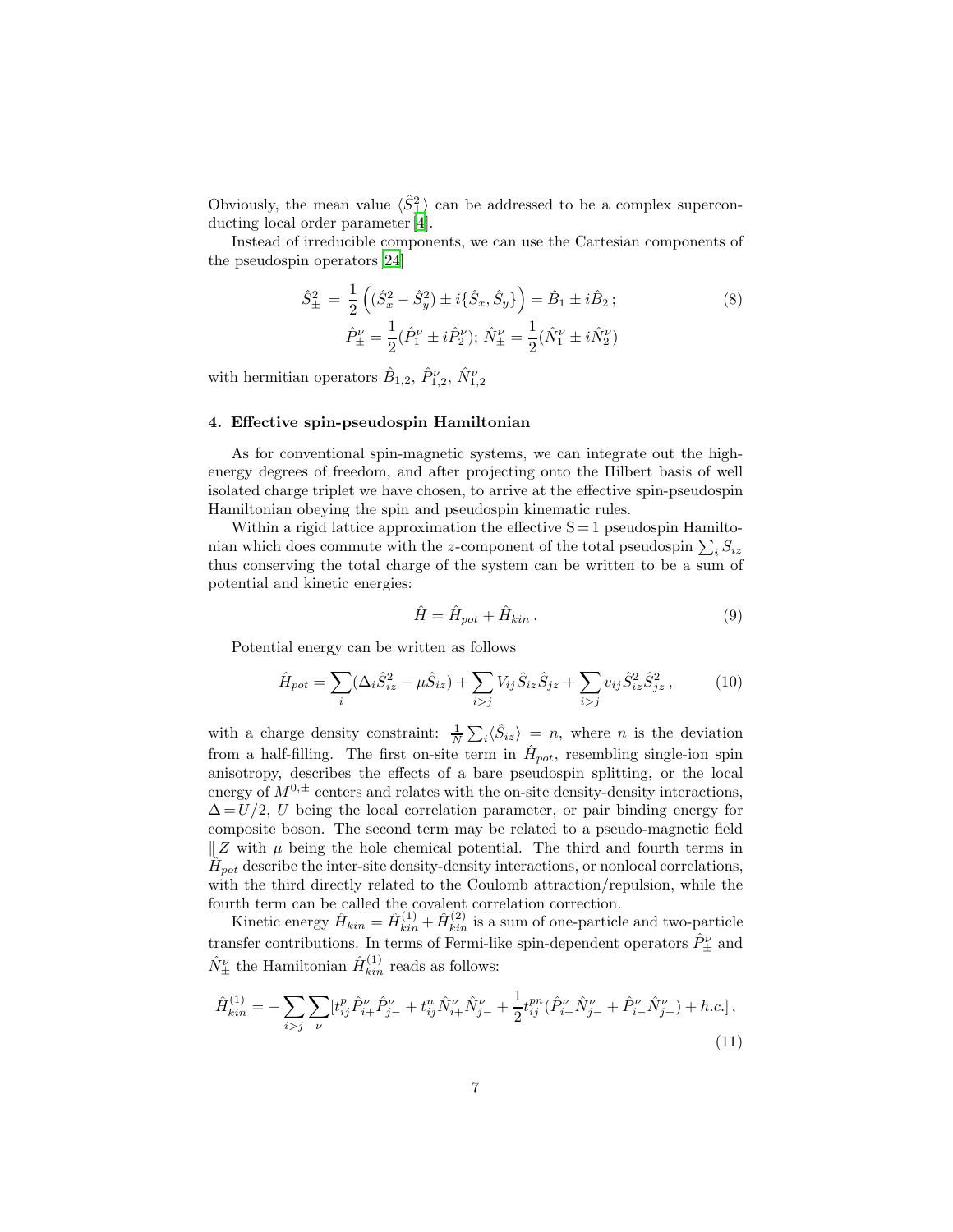where  $t^p, t^n, t^{pn}$  are transfer integrals for the correlated hopping. All the three terms here suppose a clear physical interpretation. The first PP-type term describes one-particle transfer processes:  $Cu^{3+}+Cu^{2+} \leftrightarrow Cu^{2+}+Cu^{3+}$ , that is a rather conventional motion of the hole  $M^+$  centers in the lattice formed by parent  $M^0$  (Cu<sup>2+</sup>)centers (p-type carriers, respectively) or the motion of the  $M^0$  centers in the lattice formed by hole  $M^+$  centers (*n*-type carriers, respectively). The second NN-type term describes one-particle transfer processes:  $Cu^{1+}+Cu^{2+} \leftrightarrow Cu^{2+}+Cu^{1+}$ , that is a rather conventional motion of the electron  $M^-$  centers in the lattice formed by  $M^0$  centers (*n*-type carriers) or the motion of the  $M^0$  centers in the lattice formed by electron  $M^-$  centers (p-type carriers). The third PN (NP) term in  $\hat{H}^{(1)}_{kin}$  defines a very different one-particle transfer process:  $Cu^{2+}+Cu^{2+} \leftrightarrow Cu^{3+}+Cu^{1+}$ ,  $Cu^{1+}+Cu^{3+}$ , that is the *local dispropor*tionation/recombination, or the electron-hole pair creation/annihilation. It is this interaction that is believed to be responsible for the violation of the "classical" Fermi-particle behavior. Interestingly, the term can be related with a local pairing as the hole  $M^+$ -center can be addressed to be a hole pair (= composite hole boson) localized on the electron M−-center.

Hamiltonian  $\hat{H}^{(2)}_{kin}$ :

$$
\hat{H}_{kin}^{(2)} = -\sum_{i>j} t_{ij}^b (\hat{S}_{i+}^2 \hat{S}_{j-}^2 + \hat{S}_{i-}^2 \hat{S}_{j+}^2), \qquad (12)
$$

describes the two-particle (local composite boson) inter-site transfer, that is the motion of the hole center in the lattice formed by the electron centers, or the exchange reaction:  $Cu^{3+}+Cu^{1+} \leftrightarrow Cu^{1+}+Cu^{3+}$ . In other words,  $t_{ij}^b$  is the transfer integral for the on-site ZR boson. Depending on the sign of  $t^b$ , this interaction will stabilize the superconducting  $\eta_0$ -  $(t^b > 0)$  or  $\eta_{\pi}$ -  $(t^b < 0)$  phase.

Conventional Heisenberg spin exchange  $Cu^{2+}-Cu^{2+}$  coupling should be transformed as follows

$$
\hat{H}_{ex} = \sum_{i>j} J_{ij} (\hat{\mathbf{s}}_i \cdot \hat{\mathbf{s}}_j) \Rightarrow \hat{H}_{ex} = s^2 \sum_{i>j} J_{ij} (\boldsymbol{\sigma}_i \cdot \boldsymbol{\sigma}_j), \tag{13}
$$

where operator  $\sigma = 2\hat{\rho}^s$  takes into account the on-site spin density  $\hat{\rho}^s$  =  $(1-\hat{S}_z^2).$ 

The inclusion of spin exchange in the effective spin-pseudospin Hamiltonian requires additional comment. Indeed, disregarding the effects of electronlattice relaxation, it is the PN-type charge transfer  $[CuO<sub>4</sub>]<sup>6-</sup>+[CuO<sub>4</sub>]<sup>6-</sup> \rightarrow$  $\text{[CuO}_4]^{\mathbf{5}-}+\text{[CuO}_4]^{\mathbf{7}-}$  through the 2 eV optical charge transfer gap that contributes to the spin exchange with an exchange integral on the order of 0.1 eV. However, the "unrelaxed" centers  $\lbrack CuO_4 \rbrack^{5-}$  and  $\lbrack CuO_4 \rbrack^{7-}$  have the high-energy local lattice configuration of the parent center  $\lbrack CuO_4 \rbrack^{6-}$ . After taking into account the electron-lattice relaxation, we arrive at new "relaxed" centers  $\text{[CuO}_4^{*}]^{5-}$ and  $\left[\mathrm{CuO}_{4}^*\right]^{7-}$  with a new local configuration and much lower energy, the optical gap is reduced to a thermal (adiabatic) gap with a much smaller value. The relaxed charge states are included in the "well-isolated" triplet, so that the spin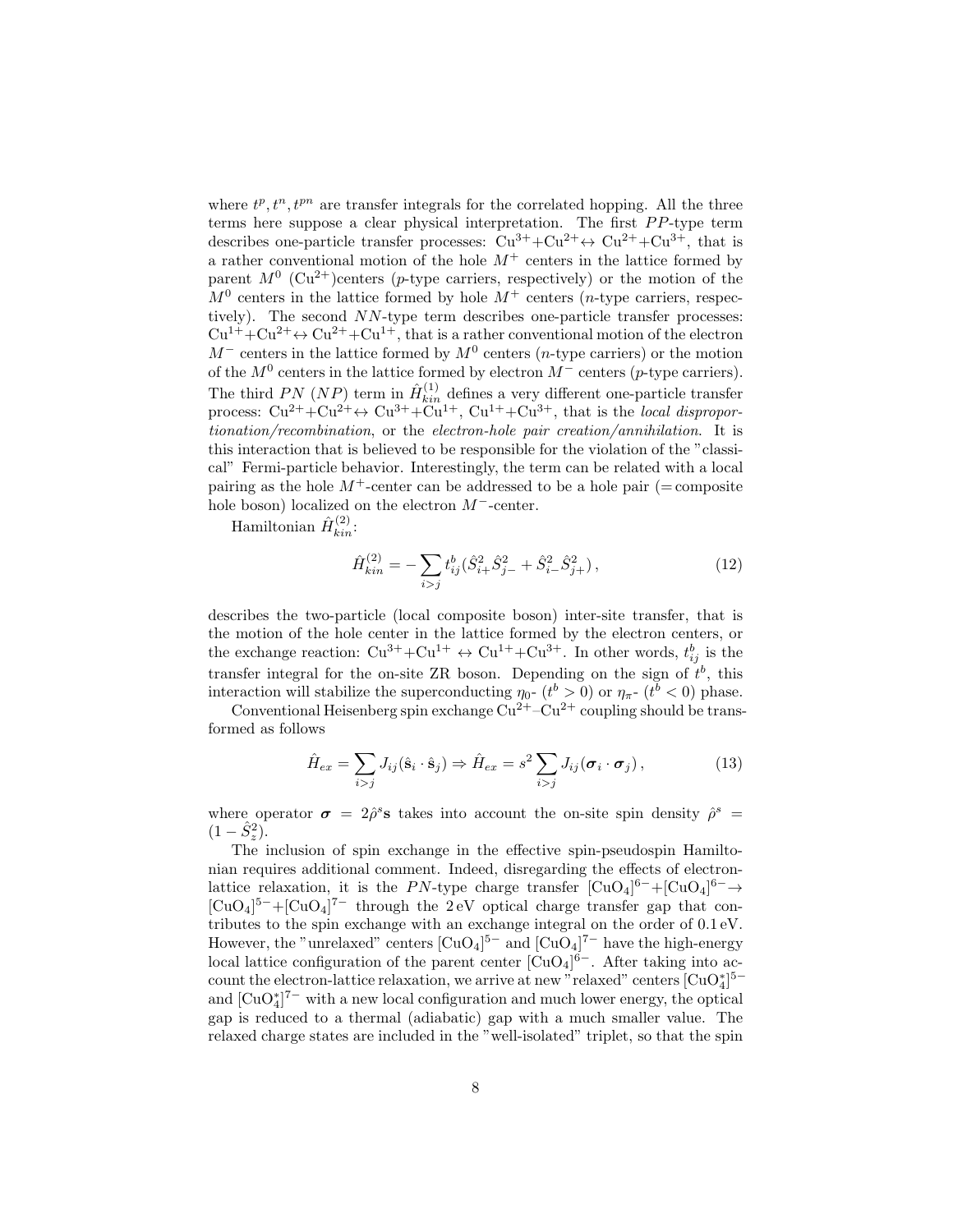exchange, as a result of taking into account the contribution of high-lying states, is included in the effective Hamiltonian.

Obviously, the spin exchange provides an energy gain to the parent antiferromagnetic insulating (AFMI) phase with  $\langle \hat{S}_{iz}^2 \rangle = 0$ , while local superconducting order parameter  $\langle \hat{S}_{i\pm}^2 \rangle$  is maximal given  $\langle \hat{S}_{iz}^2 \rangle = 1$ . In other words, the superconductivity and magnetism are nonsymbiotic phenomena with competing local order parameters giving rise to an intertwinning, glassiness, and other forms of electronic heterogeneities. In contrast to the main ideas of the spin-fluctuation HTSC scenario the conventional spin degree of freedom seems to play merely negative effect, magnetism is incompatible with optimal high- $T_c$  superconductivity.

Pseudospin formalism for  $CuO<sub>4</sub>$ -centers allows one to give an effective description of the local lattice energy and local electron-lattice interaction. Indeed, in the general case, the electron-lattice interaction has a complex form, however, in our point of view, the most important role is played by the on-site (intracenter) interaction with the participation of a breathing mode  $Q(A_{1g})$  and two in-plane rhombic modes of the oxygen displacements,  $Q(B_{1g})$  and  $Q(B_{2g})$  with symmetry  $B_{1g} \propto d_{x^2-y^2}$  and  $B_{2g} \propto d_{xy}$ , respectively. The relevant pseudospinlattice Hamiltonian conserving the total charge of the system can be written as follows

$$
\hat{H}_{e-l} = \hat{H}_{e-l}^{(A)} + \hat{H}_{e-l}^{(B)},
$$

where

$$
\hat{H}_{e-l}^{(A)} = \sum_{i} (a_1 \hat{S}_{iz} + a_2 \hat{S}_{iz}^2) Q_i(A_{1g}), \qquad (14)
$$
\n
$$
\hat{H}_{e-l}^{(B)} = b_1 \sum_{i} (\hat{S}_{i+}^2 + \hat{S}_{i-}^2) \mathbf{Q}_i(B_{1g}) - ib_2 \sum_{i} (\hat{S}_{i+}^2 - \hat{S}_{i-}^2) \mathbf{Q}_i(B_{2g}) =
$$
\n
$$
b_1 \sum_{i} (\hat{S}_{ix}^2 - \hat{S}_{iy}^2) \mathbf{Q}_i(B_{1g}) + b_2 \sum_{i} {\hat{S}_{ix}, \hat{S}_{iy}} \mathbf{Q}_i(B_{2g}) =
$$
\n
$$
b_1 \sum_{i} \hat{B}_{1i} \mathbf{Q}_i(B_{1g}) + b_2 \sum_{i} \hat{B}_{2i} \mathbf{Q}_i(B_{2g}), \qquad (15)
$$

i

where  $a_{1,2}, b_{1,2}$  are parameters of the intra-center electron-lattice interaction. Here we assume classical modes  $Q(A_{1g})$ ,  $\mathbf{Q}(B_{1g})$  and  $\mathbf{Q}(B_{2g})$ , where the vector form of the  $B_{1g,2g}$ -modes reflects two possible directions of polarization of these modes. It is worth noting that the breathing  $A_{1g}$ -mode includes the apex oxygen displacements. Obviously,  $\hat{H}^{(2)}_{e-1}$  $e^{-l}$  defines the in-plane (xy-) pseudospin anisotropy and plays a fundamental role in determining the symmetry of the superconducting order parameter in cuprates and specific behavior of bondstretching phonon modes at superconducting transition.

i

Obviously, a complete description of the system should include the local elastic energy which can be written in a simplified form as follows

$$
\hat{H}_{lat} = \frac{1}{2} \sum_{i,j} (K_{ij}(A_{1g}) Q_i(A_{1g}) Q_j(A_{1g}) +
$$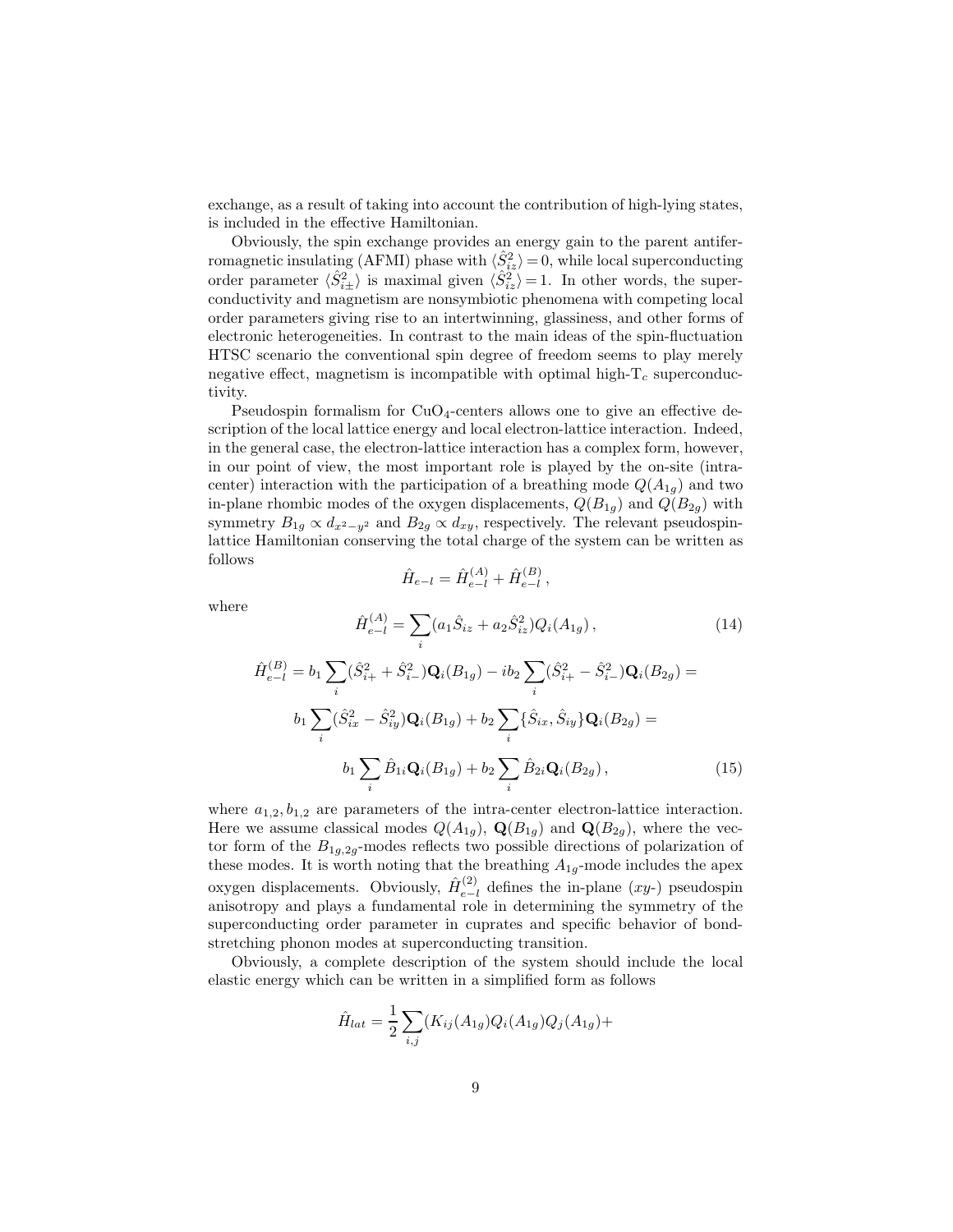$$
K_{ij}(B_{1g})\mathbf{Q}_i(B_{1g})\mathbf{Q}_i(B_{1g}) + K_{ij}(B_{2g})\mathbf{Q}_i(B_{2g})\mathbf{Q}_i(B_{2g}))\,,\tag{16}
$$

where we limited ourselves to the contribution of the actual modes of local displacements,  $K_{ij}$  are elastic constants. One must take into account the presence of the two symmetry equivalent but orthogonal orientations of rhombic modes  $\mathbf{Q}(B_{1q})$  and  $\mathbf{Q}(B_{2q})$  and the possibility of their staggered ordering [\[21](#page-19-5)], so that the elastic energy is minimized by the complimentary distortions.

Note that the  $A_{1g}$ - and  $B_{1g}$ -modes are the strongest phonon modes for cuprates, namely these are strongly correlated with the onset of superconductivity [\[25,](#page-19-9) [26\]](#page-19-10).

## 4.1. "Cartesian" form of the spin-pseudospin Hamiltonian

Using the "Cartesian" form of the spin-pseudospin operators one can rewrite the spin-pseudospin Hamiltonian  $\hat{H}$  in an equivalent symbolic "vector" form as follows

$$
\mathcal{H} = \Delta \sum_{i} \hat{S}_{zi}^{2} + V \sum_{\langle ij \rangle} \hat{S}_{zi} \hat{S}_{zj} + Js^{2} \sum_{\langle ij \rangle} \hat{\sigma}_{i} \hat{\sigma}_{j} -
$$
\n
$$
\mu \sum_{i} \hat{S}_{zi} - \frac{t_{b}}{2} \sum_{\langle ij \rangle} \hat{\mathbf{B}}_{i} \hat{\mathbf{B}}_{j} - \frac{t_{p}}{2} \sum_{\langle ij \rangle \nu} \hat{\mathbf{P}}_{i}^{\nu} \hat{\mathbf{P}}_{j}^{\nu} -
$$
\n
$$
\frac{t_{n}}{2} \sum_{\langle ij \rangle \nu} \hat{\mathbf{N}}_{i}^{\nu} \hat{\mathbf{N}}_{j}^{\nu} - \frac{t_{pn}}{4} \sum_{\langle ij \rangle \nu} \left( \hat{\mathbf{P}}_{i}^{\nu} \hat{\mathbf{N}}_{j}^{\nu} + \hat{\mathbf{N}}_{i}^{\nu} \hat{\mathbf{P}}_{j}^{\nu} \right), \qquad (17)
$$

<span id="page-9-0"></span>where we limited ourselves to the interaction of the nearest neighbors,  $\hat{\sigma} =$  $(\hat{\sigma}_x, \hat{\sigma}_y, \hat{\sigma}_z), \,\hat{\mathbf{B}} = (\hat{B}_1, \hat{B}_2), \,\hat{\mathbf{P}}^{\nu} = (\hat{P}_1^{\nu}, \hat{P}_2^{\nu}), \,\hat{\mathbf{N}}^{\nu} = (\hat{N}_1^{\nu}, \hat{N}_2^{\nu}).$ 

#### 5. Large variety of phases described by spin-pseudospin Hamiltonian

Similar to conventional spin systems the  $S = 1$  pseudospin formalism allows us to predict various types of diagonal and off-diagonal long-range order and pseudospin excitations, including commensurate and incommensurate charge orders (pseudospin density waves), superfluid and supersolid phases, different topological excitations typical for 2D systems [\[18](#page-19-2), [19,](#page-19-3) [6\]](#page-18-5). The wide variety of possible phases is associated with a large number of local spin and pseudospin order parameters.

Neglecting the conventional spin degree of freedom the  $S = 1$  pseudospin Hamiltonian [\(9\)](#page-6-0) describes an extended bosonic Hubbard model (EBHM) with truncation of the on-site Hilbert space to the three lowest occupation states n  $= 0, 1, 2$ , or the model of semi-hard-core bosons [\[18\]](#page-19-2). The EBHM Hamiltonian is a paradigmatic model for the highly topical field of ultracold gases in optical lattices and also this is one of the working models to describe the insulator-metal transition and high-temperature superconductivity.

Interestingly, the pseudospin Hamiltonian  $(9)$ , with the exception of the  $ST$ term in Hamiltonian, which is not invariant with respect to time reversal, can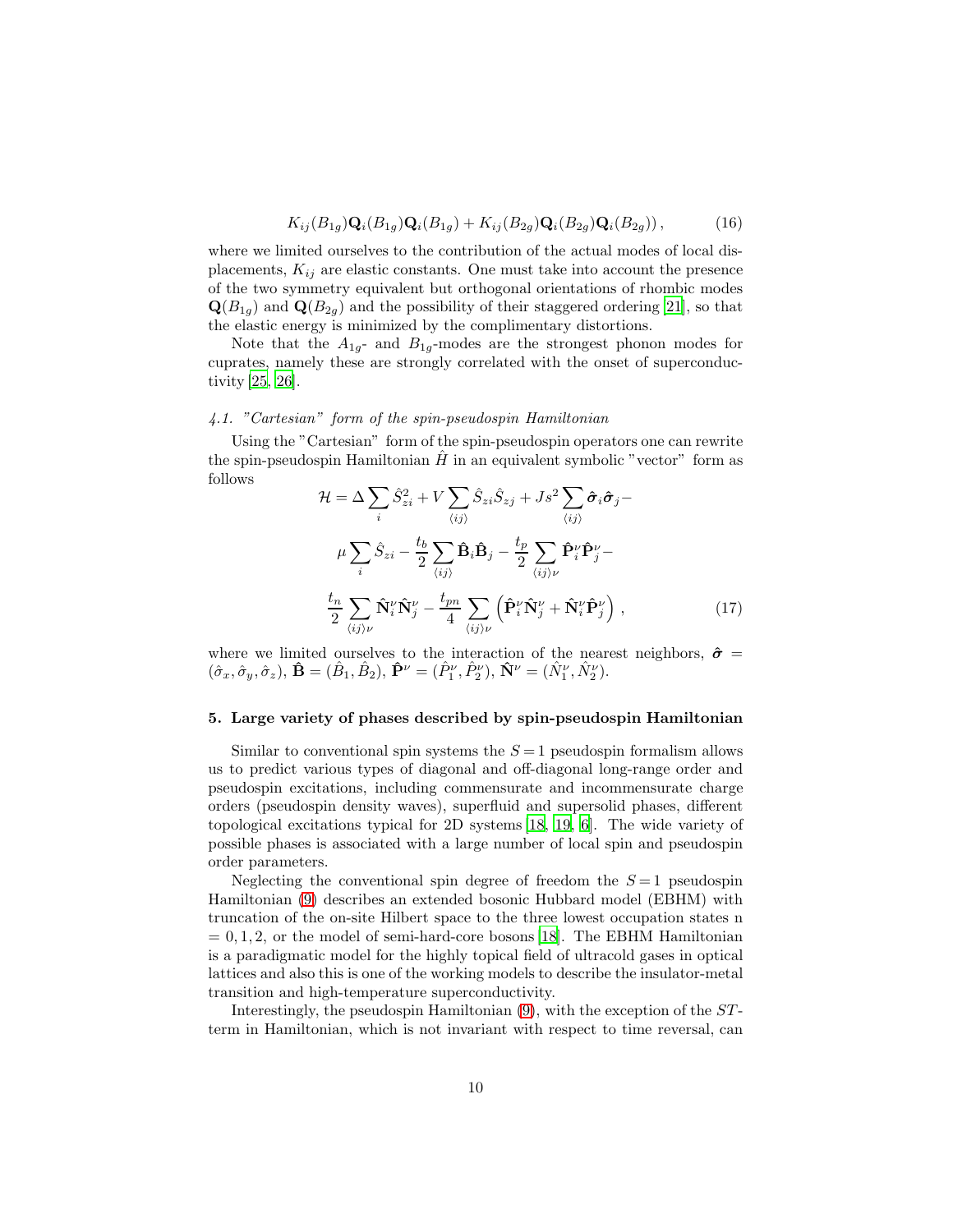be considered as a fairly general anisotropic non-Heisenberg Hamiltonian of the spin-magnetic  $S = 1$  system. Currently, these systems are actively studied using various methods, from molecular field theory to the Green's function method for the Hubbard operators (see, e.g., Ref.[\[27\]](#page-19-11)).

Among the simple phases of the effective spin-pseudospin Hamiltonian with a single nonzero local order parameter ("single-OP" phases, or "monophases"), we note the antiferromagnetic insulating (AFMI) phase with  $\langle \hat{\sigma}_i \rangle \neq 0$ , the charge ordering (CO) phase with  $\langle \hat{S}_{zi} \rangle \neq 0$ , and the bosonic superconducting (BS) phase with  $\langle \hat{S}_{\pm i}^2 \rangle \neq 0$ . It should be emphasized that the superconducting phase of cuprates is not a consequence of pairing of doped holes, but represents one of the possible phase states of parent cuprates. All the phases with longrange order we address above, AFMI, CO, BS are characterized by a nonzero local order parameters and can be called Néel phases which are typical for spinmagnetic systems.

Among phases with two nonzero local order parameters, we note the supersolid phase with  $\langle \hat{S}_{zi} \rangle \neq 0$  and  $\langle \hat{S}_{\pm i}^2 \rangle \neq 0$ , the phase of the spin-pseudospin wave with  $\langle \hat{\sigma}_i \rangle \neq 0$  and  $\langle \hat{S}_{zi} \rangle \neq 0$ . Taking into account the electron-lattice interaction will inevitably lead to the fact that both charge ordering and superconductivity will be accompanied by structural distortions. Furthermore, the inclusion of the electron-lattice interaction  $\hat{H}^{(2)}_{e-1}$  $e^{-l}$  leads to a cooperative Jahn-Teller effect. Indeed, neglecting the electron–lattice interaction, the effective Hamiltonian is symmetric in the XY plane, so that Bose condensates with  $d_{x^2-y^2}$  and  $d_{xy}$  symmetry, or  $B_1$  and  $B_2$  superconducting modes, are equivalent. This degeneracy is lifted due to electron-lattice interaction with a spontaneous breaking of the XY symmetry with the appearance of local distortions with the most active  $B_{1q}$ symmetry and the corresponding condensation of the  $B_1$  superconducting mode with  $d_{x^2-y^2} \propto B_{1g}$  symmetry.

The many competing order parameters give rise to intrinsic static or dynamic nanoscopic heterogeneity, which, in fact, turns out to be inherent in cuprates [\[21,](#page-19-5) [3\]](#page-18-2). Other sources of inhomogeneity are randomly distributed heterovalent substituents or extra oxygen atoms, which introduce doped holes or electrons into the copper oxygen planes. In most cases the dopants act as charged impurities.

A qualitative, and even more so quantitative, description of both the ground state and the phase diagrams of such systems challenges the theory of condensed matter, which has remained a challenge for more than three decades. The advantage of the spin-pseudospin form of the effective Hamiltonian [\(17\)](#page-9-0) is that it immediately suggests the use of a simple molecular-field approximation, which has proven itself well for conventional spin-magnetic systems [\[15\]](#page-18-14).

Below we consider in more detail several of the most important particular realizations of the phase states of the model Hamiltonian.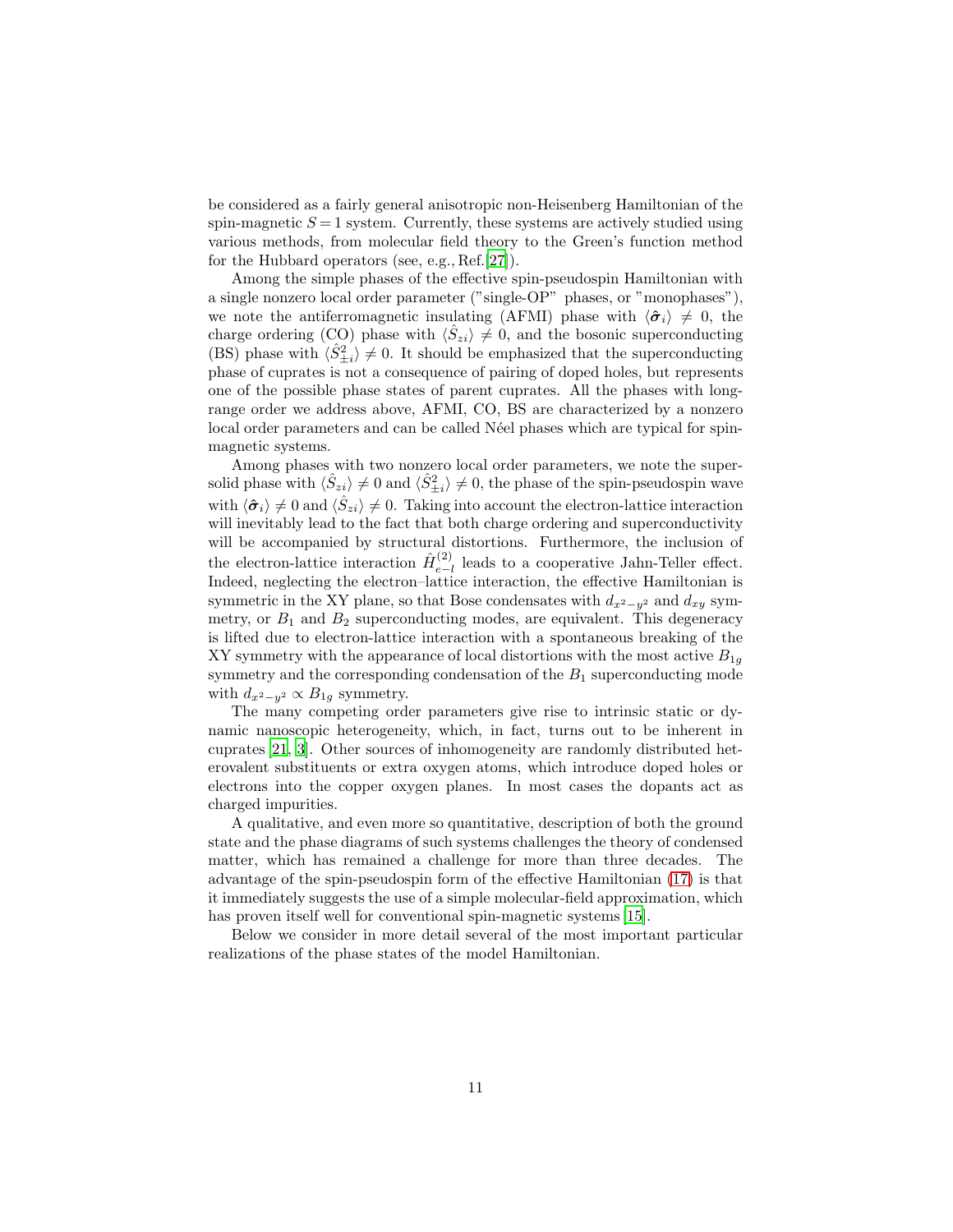## 5.1. Atomic limit

Within "atomic limit" we neglect all the transport terms, so that the Hamiltonian reduces to

$$
\mathcal{H} = \sum_{i} (\Delta_i \hat{S}_{iz}^2 - \mu \hat{S}_{iz}) + \sum_{i > j} V_{ij} \hat{S}_{iz} \hat{S}_{jz} + s^2 \sum_{i > j} J_{ij} \hat{\sigma}_i \hat{\sigma}_j - \text{h} s \sum_{i} \hat{\sigma}_i, \quad (18)
$$

where we have included an additional Zeeman term. The model generalizes the 2D dilute AFM Ising model with charged impurities. In the limit  $\Delta \rightarrow$  $\infty$  it reduces to the  $S = 1/2$  Ising model with fixed magnetization. At ∆ 0 the results can be compared with the Blume-Capel model [\[28,](#page-19-12) [29](#page-19-13)] or with the Blume-Emery-Griffiths model [\[30](#page-19-14)]. This limit of the spin-pseudospin model in the two-sublattice, nearest neighbor approximation and Ising form for the exchange interaction, was considered in sufficient detail in a series of papers [\[31,](#page-19-15) [32,](#page-19-16) [33,](#page-19-17) [34](#page-19-18), [35](#page-19-19), [36\]](#page-20-0) within MFA, Bethe cluster approach, and classical Monte-Carlo technique.

The MFA  $n-\Delta$  phase diagrams for the ground state (GS) are very different for the case of strong  $(\tilde{J} = s^2 J > V)$  and weak exchange  $(\tilde{J} < V)$  [\[31](#page-19-15)]. In the strong exchange limit the MFA points to the realization of the AFM order given positive  $\Delta$  or checkerboard charge order given negative  $\Delta$ . However, classical Monte-Carlo calculations for large square lattices show that homogeneous ground state solutions found in the MFA are unstable with respect to phase separation with the charge and spin subsystems behaving like immiscible quantum liquids [\[32](#page-19-16)]. With lowering the temperature the specific heat exhibits two successive phase transitions: first, antiferromagnetic ordering in the spin subsystem diluted by randomly distributed charges, then, the charge condensation in the charge droplets. It means that the AFM phase in the strong exchange limit is unstable with respect to macroscopic separation of the charge and spin subsystems. At this point, the AFM matrix pushes out the charges to minimize the surface energy associated with the impurities. The inhomogeneous droplet phase reduces the energy of the system and changes the GS phase diagram. Charge doping does suppress the long-range spin order, but the phase separation (PS) of doped charges and short-range spin order exists for a whole range of the charge doping.

In the weak exchange limit the charged impurities remain distributed randomly over the AFM matrix up to  $T = 0$ , and also the charged impurities remain distributed randomly in the CO phase, as for the near-neighbor interaction the energies of all possible distributions of extra charges over the CO matrix are equal.

The temperature phase diagrams and thermodynamic properties (magnetic susceptibility and specific heat) of the 2D spin-pseudospin system within atomic limit were studied within MFA, Bethe cluster approach, and classical Monte-Carlo technique with a special attention given to the role played by the on-site correlation and doping level [\[34,](#page-19-18) [35](#page-19-19), [36\]](#page-20-0). It was shown that the competition between the charge and magnetic orderings leads to the formation of unusual phase states at finite temperatures. To describe the thermodynamic properties of inhomogeneous PS state we use the model developed in Ref. [\[37\]](#page-20-1).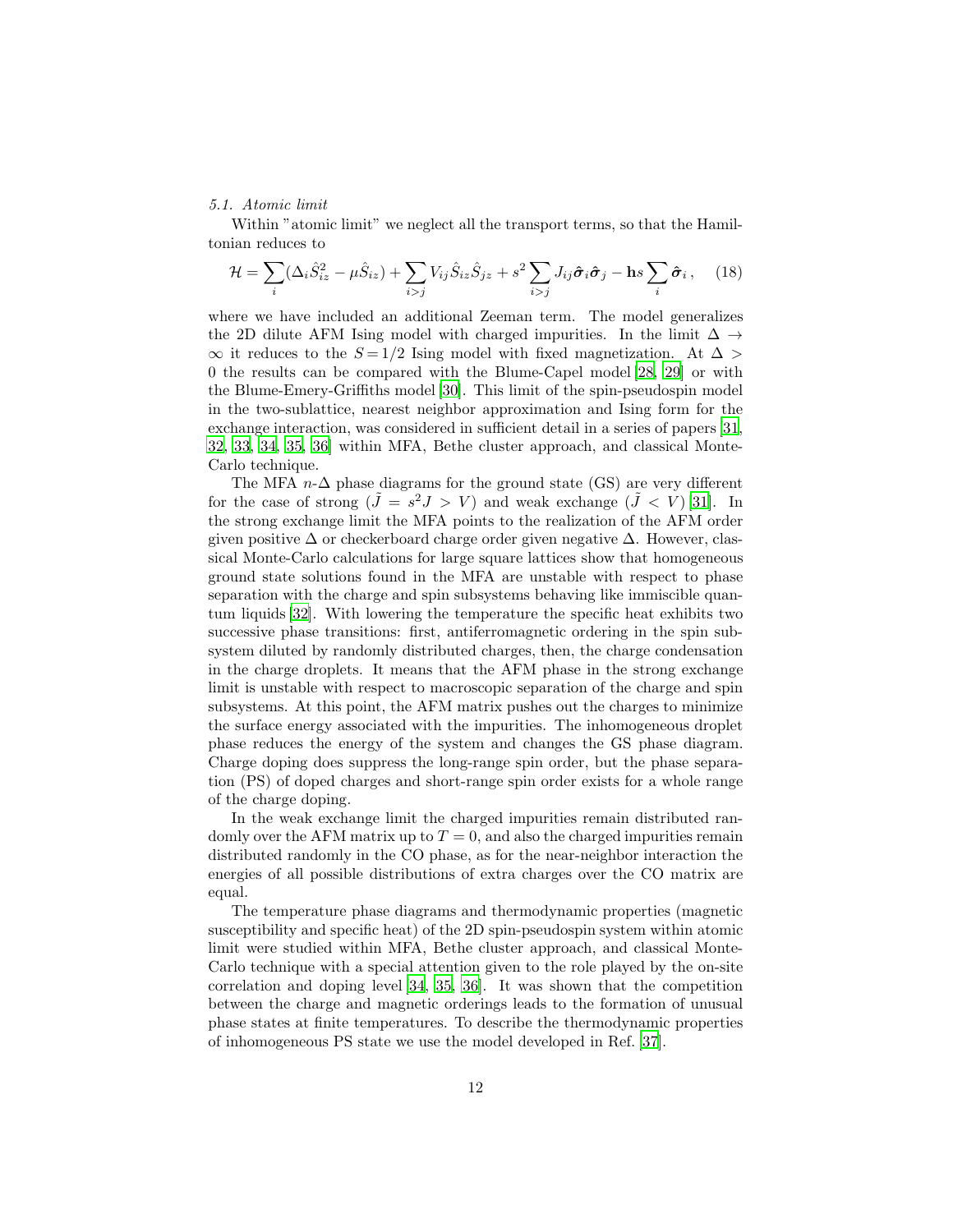Critical behavior of the model was studied with classical Monte Carlo technique on large square lattices with periodic boundary conditions in a "strong" exchange limit [\[38](#page-20-2)]. In the framework of the finite size scaling theory the static critical exponents for the specific heat and the correlation length were obtained for a wide range of the local density-density interaction parameter  $\Delta$  and charge density n.

## 5.2. "Large negative-U" approximation: NO-CO-BS interplay

Within "large negative-U" approximation ( $\Delta \rightarrow -\infty$ ) the energy of the parent  $\lbrack CuO_4 \rbrack^{6-}$ -center becomes infinitely large, so that the on-site Hilbert space is reduced to a doublet  $M_S = \pm 1$  of electron and hole centers. The system becomes equivalent to the well known lattice hard-core  $(hc)$  Bose system with an inter-site repulsion, governed in the nearest-neighbor approximation only by two parameters,  $t_b$  and  $V$ .

The Hamiltonian of hc-bosons on a lattice can be written as follows (see Ref. [\[39\]](#page-20-3) and references therein)

$$
H_{hc} = -\sum_{\langle ij \rangle} t_{ij} \hat{P} (\hat{b}_i^\dagger \hat{b}_j + \hat{b}_j^\dagger \hat{b}_i) \hat{P} + \sum_{\langle ij \rangle} V_{ij} n_i n_j - \mu \sum_i n_i, \tag{19}
$$

where  $\hat{P}$  is the projection operator which removes double occupancy of any site,  $\hat{b}^{\dagger}(\hat{b})$  are the Pauli creation (annihilation) operators which are Bose-like commuting for different sites  $[\hat{b}_i, \hat{b}_j^{\dagger}] = 0$ , if  $i \neq j$ , but  $\{\hat{b}_i, \hat{b}_j^{\dagger}\} = 0$ , or  $[\hat{b}_i, \hat{b}_i^{\dagger}] = 1 - 2n_i$ ,  $n_i = \hat{b}_i^{\dagger} \hat{b}_i$ , N is a full number of sites,  $\mu$  the chemical potential determined from the condition of fixed full number of bosons  $\sum_i \langle n_i \rangle$  or concentration  $n = \frac{1}{N} \sum_i \langle n_i \rangle \in [0, 1].$  The  $t_{ij}$  denotes an effective transfer integral,  $V_{ij}$  is an intersite interaction between the bosons. For nearest neighbor coupling,  $V_{ij} = V_{nn} = V > 0$ , and  $t_{ij} = t_{nn} = t > 0$ . The model of hard-core bosons with an intersite repulsion is equivalent to a system of  $s = 1/2$  spins exposed to an external magnetic field in the z-direction  $[40]$ . For the system with neutralizing background we arrive at an effective pseudospin  $s = 1/2$  Hamiltonian

$$
H_{hc} = \sum_{\langle ij \rangle} J_{ij}^{xy} (\hat{s}_i^+ \hat{s}_j^- + \hat{s}_j^+ \hat{s}_i^-) + \sum_{\langle ij \rangle} J_{ij}^z \hat{s}_i^z \hat{s}_j^z - \mu \sum_i \hat{s}_i^z,\tag{20}
$$

where  $J_{ij}^{xy} = 2t_{ij}, J_{ij}^{z} = V_{ij}, \hat{s}_{i}^{-} = \frac{1}{\sqrt{2}}$  $\frac{1}{2}\hat{b}_{i}, \hat{s}_{i}^{+}=-\frac{1}{\sqrt{2}}$  $\frac{1}{2}\hat{b}^{\dagger}_{i}, \ \hat{s}^{z}_{i} = -\frac{1}{2} + \hat{b}^{\dagger}_{i}\hat{b}_{i}, \ \hat{s}^{\pm}_{i} =$  $\mp \frac{1}{\sqrt{2}}$  $\frac{1}{2}(\hat{s}_{i}^{x} \pm i\hat{s}_{i}^{y}).$ 

Local on-site order is characterized by the three order parameters:  $\langle \hat{s}^z \rangle = n$  $\frac{1}{2}$ ;  $\langle \hat{s}^{\pm} \rangle = |\langle \hat{s}^{\pm} \rangle|e^{\pm i\varphi}$ , related with the charge and superfluid degree of freedom, respectively.

In general, depending on the relative values of the parameters the phase diagram of the system is shown to consist of at least seven different states, including four uniform phases (NO, CO, BS, and a supersolid, or mixed CO-BS phase) and 3 types of phase separated (PS) states: CO-BS (PSI), CO-NO-normal (PS2) and the state of charge droplets (PS3) [\[41](#page-20-5)].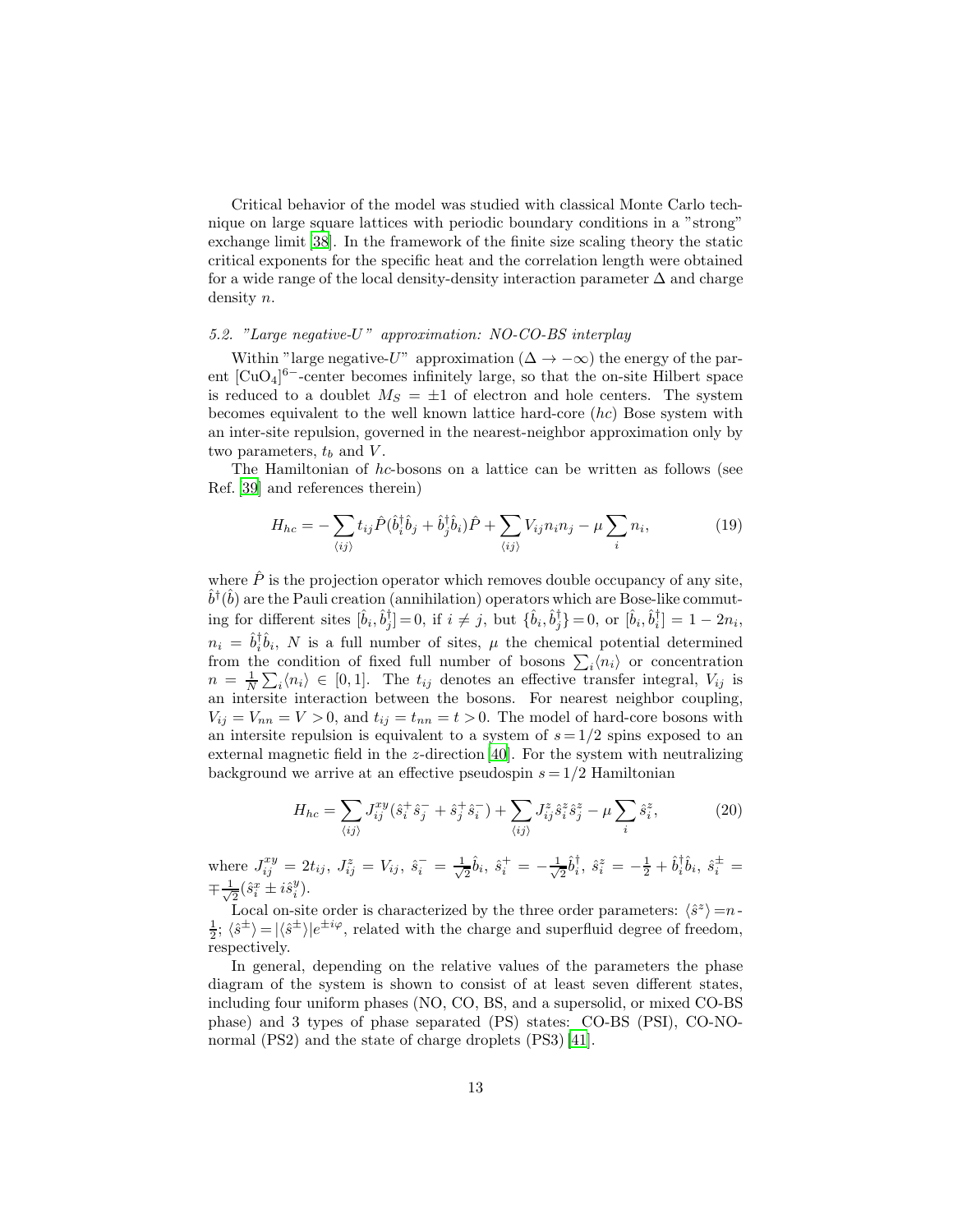In addition to the conventional charge-ordering (CO) and Bose superfluid (BS) phases the MFA predicts the appearance of an unconventional uniform supersolid phase (SS) with the "on-site" coexistence of the insulating and superconducting properties [\[39](#page-20-3)]. However, detailed analysis of the hard-core boson model shows that the supersolid phase is a mean-field artefact, de facto this homogeneous phase is intrinsically unstable. For  $nn$ -interactions and finite temperatures the phase-separated CO-BS phase has a lower energy than the uniform SS phase [\[41](#page-20-5), [36\]](#page-20-0), though at  $T=0$  the both phases have the same energy. The CO-BS phase separation is also confirmed by more accurate calculations by the quantum Monte-Carlo method [\[42](#page-20-6)].

The analogy with the  $s = 1/2$  spin system allows one to use many of the qualitative results known for quantum magnets [\[43\]](#page-20-7). So, the true ground state of the  $s = 1/2$  antiferromagnet (given even number of spins) is a quantum superposition of all possible states with full spin  $S = 0$  and zero value of the local order parameter:  $\langle s_i \rangle = 0$ . The Néel state is just a classic "component" of this "hidden" quantum state, so-called "physical" ground state. The contribution of purely quantum states is manifested in a significant decrease (up to 40%) in the value of the local order parameter in the Neel "portrait" as compared with the nominally maximum value of  $s = 1/2$ . A similar situation will be observed in the hc-boson model.

Making use of a special algorithm for CUDA architecture for NVIDIA graphics cards that implies a nonlinear conjugate-gradient method to minimize energy functional and Monte-Carlo technique we have been able to directly observe formation of the ground state configuration for the 2D hard-core bosons with lowering the temperature and its transformation with increase the temperature and boson concentration [\[44](#page-20-8), [19](#page-19-3), [6\]](#page-18-5), allowing us to examine earlier implications [\[45](#page-20-9), [46\]](#page-20-10) and uncover novel features of the phase transitions, in particular, look upon the nucleation of the odd domain structure, the localization of the bosons doped away from half-filling, and the phase separation regime. Interestingly, the accuracy of numerical calculations has been limited making it possible to reproduce the effect of minor inhomogeneities common to any real crystal.

Typically for small and moderate anisotropy the annealing is finished by formation a system of domains with closed-loop domain walls which quickly collapse thus setting an uniform single-domain CO ground state with a hardly noticeable remnant inhomogeneity. At the lowest temperatures we can form an almost ideal charge ordered checkerboard structure at half-filling that does not modify with increasing the temperature up to  $T_{CO}$ .

However, systematic studies have indicated that in some cases there occurs a low-temperature CO domain structure with stable stripe-like disconnected (within our lattice size) domain walls oriented along main lattice axes. Along with a simple uniform ("ferromagnetic") SF phase parameter distribution these 1D walls can have unconventional multidomain topological structure of the SF phase order parameter with a high density of  $2\pi$  domain walls separating the 1D phase domains.

Thus, the features of phase separation in real materials will depend on many, sometimes even the smallest, inhomogeneities of the initial states.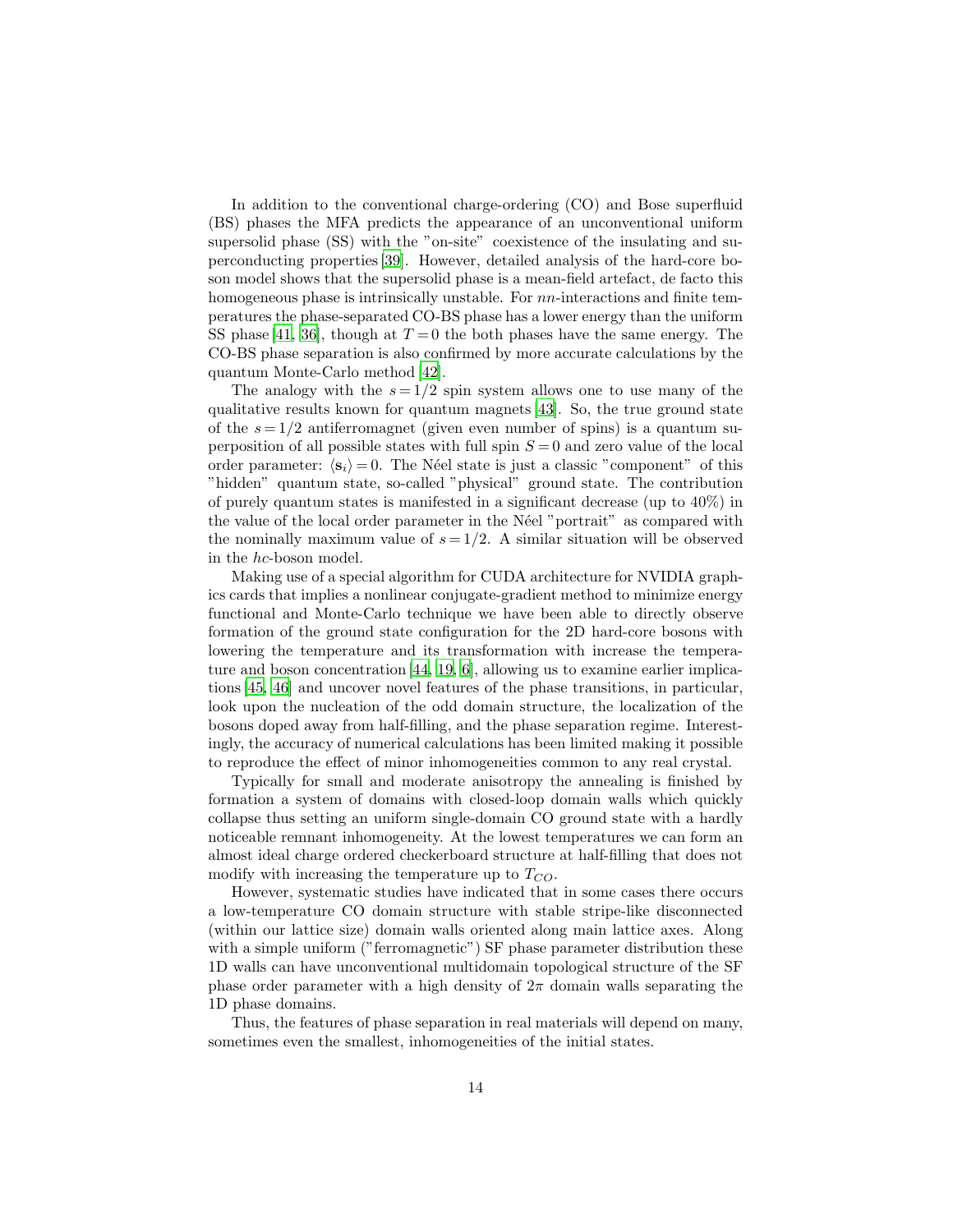However, the "large negative-U" model with  $\Delta \to \infty$ , despite all the allusions, is hardly directly related to HTSC cuprates. Effect of finite on-site correlations for a simple effective model of a superconductor with very short coherence length in which electrons are localized and only electron pairs have a possibility of transferring was considered by Kapcia  $et \ al. [37]$  $et \ al. [37]$  $et \ al. [37]$ . The model is a simple generalization of the standard model of non-interacting local composite bosons to the case of finite pair binding energy  $U$ . The phase diagrams and thermodynamic properties of the model have been determined within the effective field theory for different doping and chemical potential. Depending on the values of interaction parameters, the system can exhibit not only the homogeneous phases, superconducting (BS) and nonordered (NO), but also the phase separated states (PS: BS-NO). The system considered exhibits interesting multicritical behaviour including tricritical points.

The discovery of superconductivity in undoped  $T'$ -cuprates  $R_2CuO_4$  ( $R =$ Pr, Nd, Sm, Eu, and Gd) with no apical oxygen [\[11\]](#page-18-10) challenges the long-thought understanding that the parent compounds of the high- $T_c$  cuprates for sure are AF Mott insulators and casts doubt on the leading HTSC scenario, which links the appearance of superconductivity with the pairing of doped carriers indicating a situation close to that realized in the local boson model.

It is obvious that a small positive, especially negative, value of the local correlation energy  $U_{th}$ , or the 11-20 (02) charge transfer energy, in undoped T ′ -cuprates leads to the production of metastable EH dimers, which are the progenitors of several new phases. The quantum EH dimers in  $CuO<sub>2</sub>$  planes of a parent cuprate can give rise to a homogeneous quantum phase of the type of a quantum spin liquid that is the superposition of the states of the type of resonating valence bonds (RVB) [\[47\]](#page-20-11). It is evident that, at some critically low energy  $U_{th}$ , it is the quantum liquid of EH dimers, rather than an antiferromagnetic insulator, that can be the ground state of the parent  $T'$ -cuprate. Strictly speaking, the quantum liquid is characterized by zero local order parameters and does not resemble typical Néel-like phases with nonzero local order parameters such as checkerboard charge order, or some magnetic order.

In general, at rather large negative values of the on-site correlation parameter  $U_{th}$  we should consider the CuO<sub>2</sub> planes in the T'-cuprates to be a strongly correlated system of electron  $\left[\text{CuO}_4^*\right]^{7-}$  and hole  $\left[\text{CuO}_4^*\right]^{5-}$  centers coupled by inter-site correlations and two-particle transport. However, the EH dimers can be progenitors of N´eel-like phases such as a charge order and superconducting phase with a long-range order of local order parameters. The N´eel phases start to form at high temperatures in the nonordered phase, when thermal fluctuations and fluctuating non-uniform fields destroy the energetically preferred quantum states, while the Néel-type domains become more and more extended and stable with decreasing the temperature, leaving no real chance of the formation of a true quantum ground state in the low-temperature limit. The final Néel-type state even though the local order parameters may be reduced, is stable against quantum fluctuations at  $T = 0$ . Similar effects are expected for N'eel phases (AFMI, CO, BS) in T′ -cuprates.

Parent T-cuprates are antiferromagnetic insulators with a low concentration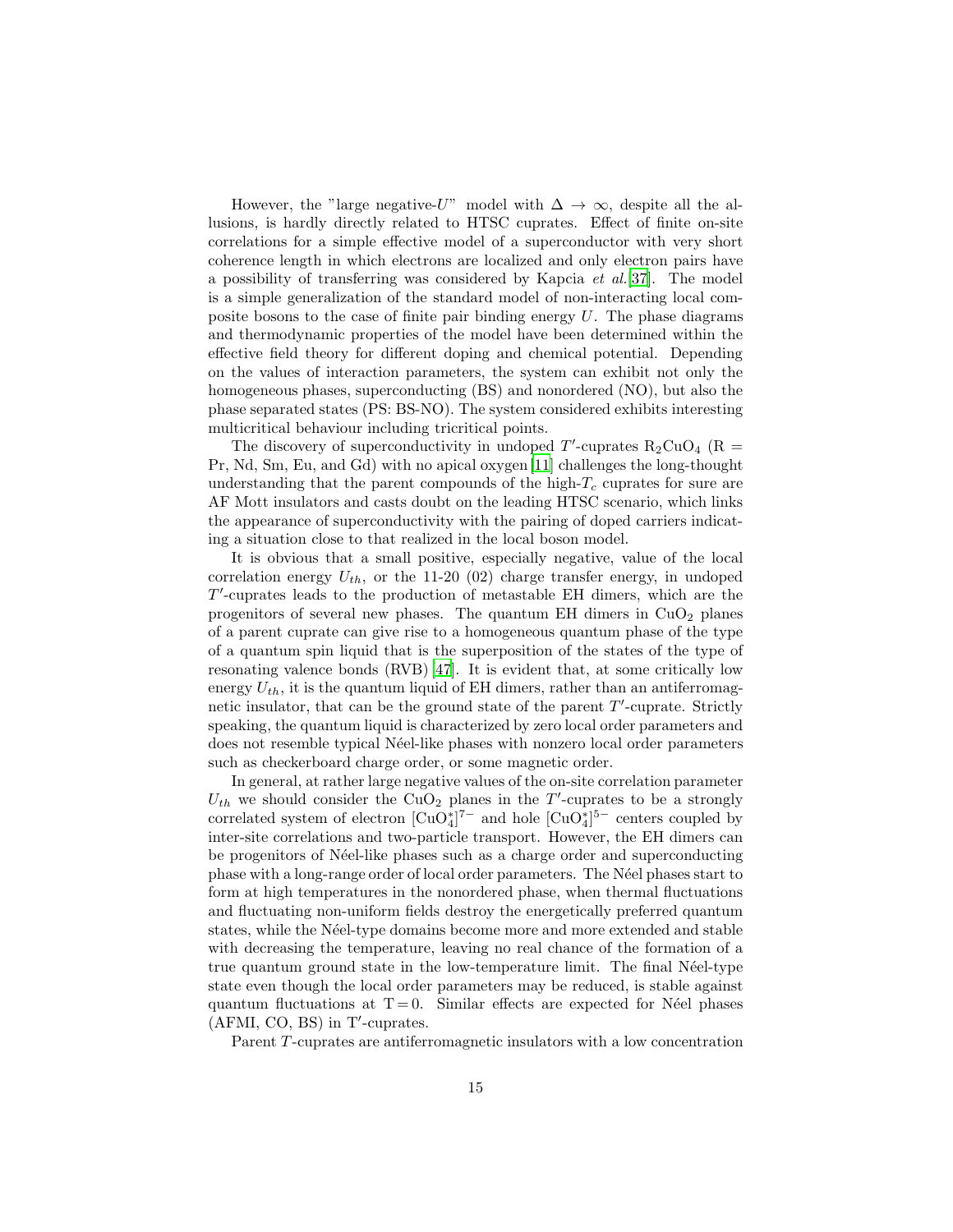of metastable EH dimers at finite temperatures, however, under the nonisovalent substitution accompanied by strong suppression of the thermal CT gap and EH bonding energy these transform into bosonic superconductors.

#### 5.3. Electron-hole interplay in "normal" metallic state

We believe that both the antiferromagnetic (AFMI) phase, charge order (CO), bosonic superconductivity (BS), and the Fermi metallic (FL) phase can be phase states both of the doped and parent cuprate. In other words, we can consider the coherent metallic state of our model cuprate by omitting the spin exchange interaction and the transfer of composite bosons. In this case, the ground state of the cuprate is associated with the half-filled 2D band. In the crudest single-band approximation, the Fermi surface for this band is an array of squares touching at the corners, which can be regarded as containing electrons around Γ-point (0,0) or containing holes around X-point  $(\pi,\pi)$ . Such a Fermi surface has perfect nesting for the wave vector  $\mathbf{Q} = X = (\pi, \pi)$ . The nesting can lead to either a charge-density wave, which for this commensurate wave vector could show up as an X-point soft-mode transition, or a spin-density wave, or possibly both. In fact, candidates for both of these instabilities occur, leading to a considerable amount of analysis and speculation about Fermi-surface-driven instabilities in the La214 system.

Strictly speaking, elementary excitations over the ground state, that is electrons and holes, should be described by Hamiltonian  $\hat{H}_{FL}$ 

$$
\hat{H}_{FL} = \Delta - \mu \sum_{i\nu} (p_{i\nu} - n_{i\nu}) + \hat{V}_{int} + \hat{H}_{kin}^{(1)},
$$
\n(21)

$$
\hat{V}_{int} = \sum_{i > j} \sum_{\nu} V_{ij} (p_{i\nu} p_{j\nu} + n_{i\nu} n_{j\nu} - 2p_{i\nu} n_{j\nu}), \qquad (22)
$$

where  $\Delta$  is a gap due to local correlations,  $\mu$  is the chemical potential, which depends on the average number of holes/electrons,  $p_{i\nu} = \hat{P}^{\nu}_{i+} \hat{P}^{\nu}_{i-}$  and  $n_{i\nu} =$  $\hat{N}_{i-}^{\nu} \hat{N}_{i+}^{\nu}$  are the on-site occupation numbers for holes and electrons, respectively. For simplicity, hereafter we'll neglect nonlocal correlations. After Fourier transformation we arrive at a new form of the Hamiltonian  $\hat{H}^{(1)}_{kin}$  [\(11\)](#page-6-1) as follows

$$
\hat{H}_{kin}^{(1)} = \sum_{\mathbf{k}\nu} [\epsilon_{\mathbf{k}}^{p} \hat{P}_{\mathbf{k}+}^{\nu} \hat{P}_{\mathbf{k}-}^{\nu} + \epsilon_{\mathbf{k}}^{n} \hat{N}_{\mathbf{k}+}^{\nu} \hat{N}_{\mathbf{k}-}^{\nu} + \frac{1}{2} \epsilon_{\mathbf{k}}^{pn} (\hat{P}_{\mathbf{k}+}^{\nu} \hat{N}_{\mathbf{k}-}^{\nu} + \hat{P}_{\mathbf{k}-}^{\nu} \hat{N}_{\mathbf{k}+}^{\nu}) + h.c.] =
$$
\n
$$
\sum_{\mathbf{k}\nu} \hat{\Psi}_{\mathbf{k}\nu}^{\dagger} \hat{H}_{\mathbf{k}} \hat{\Psi}_{\mathbf{k}\nu} ,
$$
\n(23)

where operators  $\hat{P}_{\mathbf{k}-}^{\nu}$  and  $\hat{N}_{\mathbf{k}-}^{\nu}$  are gathered in the two-component operator  $\hat{\Psi}_{\mathbf{k}\nu}$ , so that the Hamiltonian takes the form of a  $2\times 2$  matrix

$$
\hat{\Psi}_{\mathbf{k}\nu} = \begin{pmatrix} \hat{P}_{\mathbf{k}}^{\nu} \\ \hat{N}_{\mathbf{k}-}^{\nu} \end{pmatrix}, \hat{H}_{\mathbf{k}} = \begin{pmatrix} \epsilon_{\mathbf{k}}^{p} & \epsilon_{\mathbf{k}}^{pn} \\ \epsilon_{\mathbf{k}}^{np} & \epsilon_{\mathbf{k}}^{n} \end{pmatrix}
$$
(24)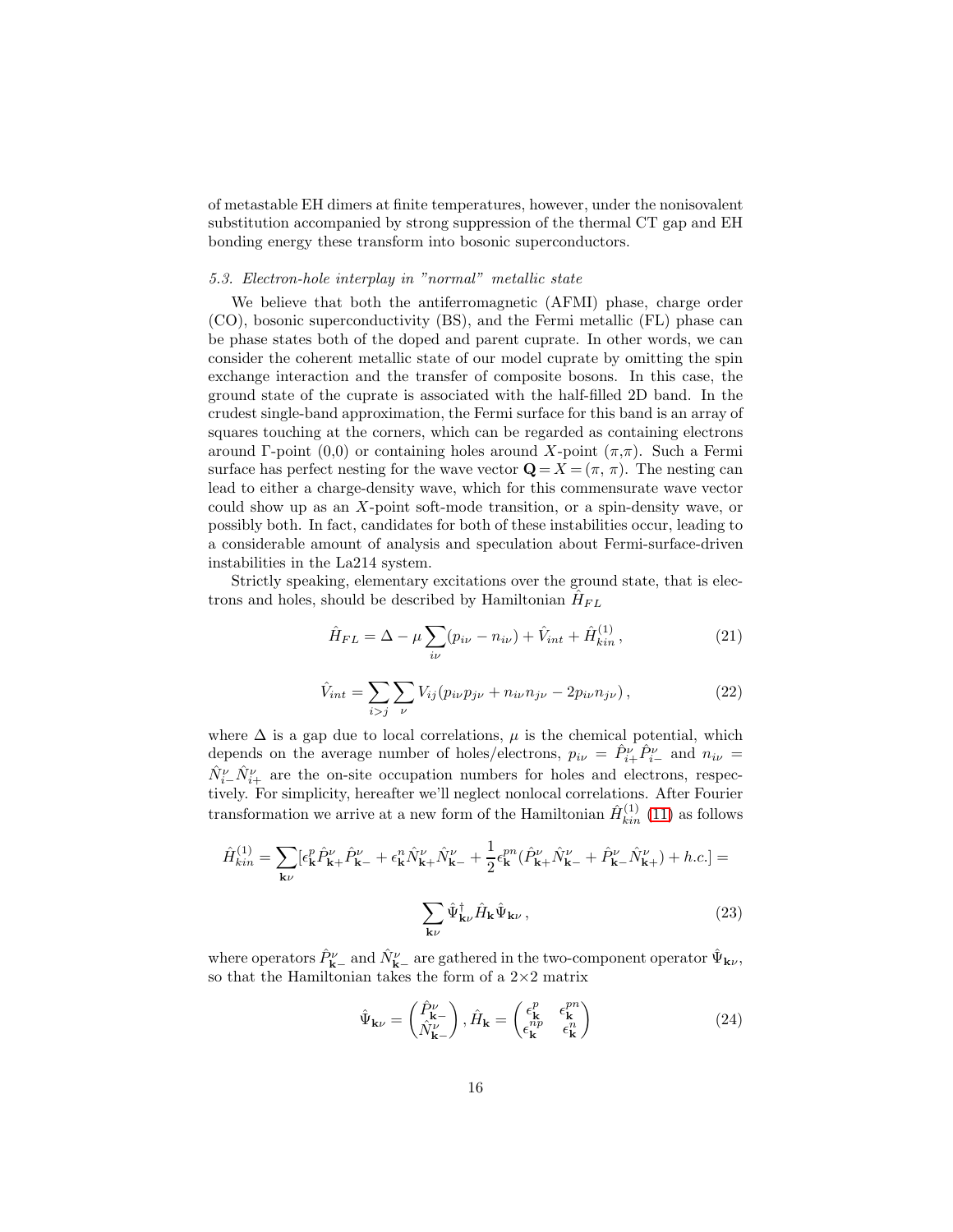$$
\epsilon_{\mathbf{k}}^p = \sum_{i \neq j} e^{i\mathbf{k}\mathbf{R}_{ij}} t_{ij}^p, \epsilon_{\mathbf{k}}^n = \sum_{i \neq j} e^{i\mathbf{k}\mathbf{R}_{ij}} t_{ij}^n, \epsilon_{\mathbf{k}}^{pn} = \sum_{i \neq j} e^{i\mathbf{k}\mathbf{R}_{ij}} t_{ij}^{pn}, \epsilon^{np} = (\epsilon^{pn})^*.
$$
 (25)

All these "band" parameters have a similar structure, so that taking into account the interaction of the first, second, third and fourth neighbors in  $CuO<sub>2</sub>$  planes, these can be represented as follows

$$
\epsilon_{\mathbf{k}}^{p,n,pn} = -2t_1^{p,n,pn}(\cos k_x + \cos k_y) +
$$
  

$$
4t_2^{p,n,pn} \cos k_x \cos k_y - 2t_3^{p,n,pn}(\cos 2k_x + \cos 2k_y) -
$$
  

$$
4t_4^{p,n,pn}(\cos 2k_x \cos k_y + \cos 2k_y \cos k_x),
$$
 (26)

where wave vectors  $k_x$  and  $k_y$  are in units  $\pi/a$ . As noted above, the parameters of the correlated transport  $t_i^{p,n,pn}$  (i=1, 2, 3, 4, ...) can be very different, although this circumstance is ignored in the overwhelming majority of theoretical models based on representations of the simple single-electron tight-binding model. Generally accepted values of the tight-binding band parameters are as follows [\[48\]](#page-20-12):  $t_1 \approx 0.4 \text{ eV}$ ,  $t_2 \approx 0.3 t_1$ , and  $t_3 \approx 0.5 t_2$ . However, more later data [\[49\]](#page-20-13) and most recent calculations point to a more significant contributions of the third and fourth neighbors with  $t_2/t_1 = 0.136$ ,  $t_3/t_1 = 0.068$ ,  $t_4/t_1 = 0.061$ , where  $t_1 = 0.28 t_{pd}$  ( $t_{pd} \approx 1.2$ –1.5 eV) [\[50\]](#page-20-14). Despite all the limitations of the simple model, tight-binding parameters can be used to estimate the true parameters of correlated transport.

If  $t_{pn} = 0$  then at relevant dopings x the Fermi surface consists of one large hole surface centered at the X point  $(\pi, \pi)$ . If  $t_{pn} \neq 0$  then the Fermi surface is reconstructed. The details depend on the band filling and the magnitude of  $t_{pn}$ 

Making use of a unitary transformation

$$
\hat{E}_{\mathbf{k}} = \hat{U}_{\mathbf{k}} \hat{H}_{\mathbf{k}} \hat{U}_{\mathbf{k}}^{\dagger}, \hat{U}_{\mathbf{k}} = \begin{pmatrix} u_{\mathbf{k}} & v_{\mathbf{k}} \\ -v_{\mathbf{k}}^* & u_{\mathbf{k}}^* \end{pmatrix}
$$
(27)

we arrive at a diagonalized form of the Hamiltonian

$$
\hat{H}_{kin}^{(1)} = \sum_{\mathbf{k}\nu} \hat{\Phi}_{\mathbf{k}\nu}^{\dagger} \hat{E}_{\mathbf{k}} \hat{\Phi}_{\mathbf{k}\nu}
$$
\n(28)

with

$$
\hat{\Phi}_{\mathbf{k}\nu} = \hat{U}_{\mathbf{k}} \hat{\Psi}_{\mathbf{k}\nu} = \begin{pmatrix} u_{\mathbf{k}} \hat{P}_{\mathbf{k}^{-}}^{\nu} + v_{\mathbf{k}} \hat{N}_{\mathbf{k}^{-}}^{\nu} \\ u_{\mathbf{k}}^{*} \hat{N}_{\mathbf{k}^{-}}^{\nu} - v_{\mathbf{k}}^{*} \hat{P}_{\mathbf{k}^{-}}^{\nu} \end{pmatrix}, \hat{E}_{\mathbf{k}} = \begin{pmatrix} \epsilon_{\mathbf{k}^{+}} & 0 \\ 0 & \epsilon_{\mathbf{k}^{-}} \end{pmatrix},
$$
(29)

where

$$
\epsilon_{\mathbf{k}\pm} = \frac{1}{2} \left( \epsilon_{\mathbf{k}}^p + \epsilon_{\mathbf{k}}^n \pm \sqrt{(\epsilon_{\mathbf{k}}^p - \epsilon_{\mathbf{k}}^n)^2 + 4|\epsilon_{\mathbf{k}}^{pn}|^2} \right) . \tag{30}
$$

Obviously, disregarding the  $PN$  term, we are dealing with the bands of noninteracting P- and N-modes, that is, holes and electrons. The inclusion of

with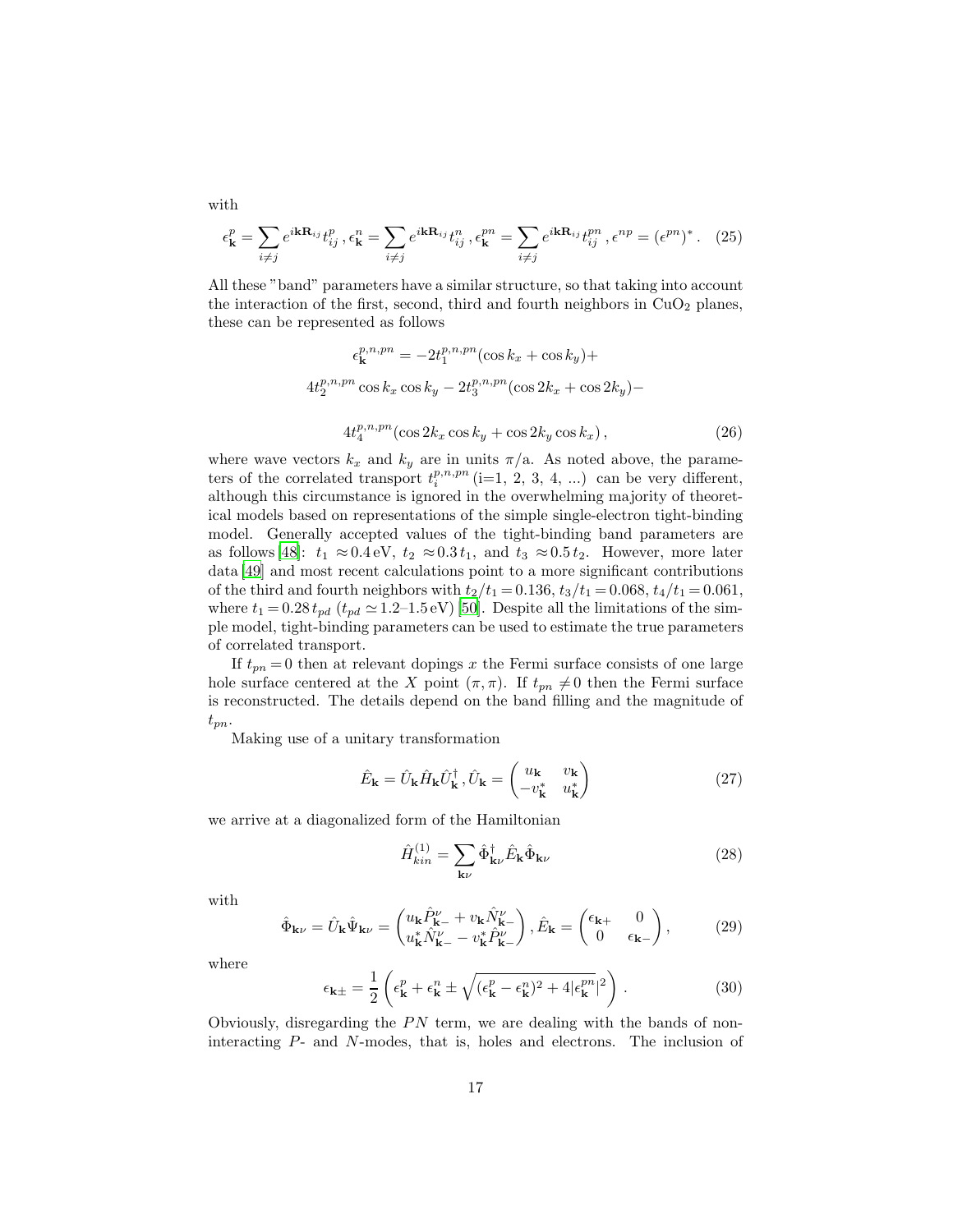the electron-hole interaction of the  $PN$ -type ("creation/annihilation of an electron – annihilation/creation of a hole") leads to the quantum renormalization of modes due to  $P-N$  superpositions with the appearance of a k-dependent gap and a significant rearrangement of the band structure with the Fermi surface reconstruction and specific electron-hole interplay, in particular, in the Hall effect. It should be emphasized that the renormalized bands and the semimetal-like band structure can be very sensitive to the choice of the correlated charge transfer parameters.

On the other hand Fermi-like operators  $\hat{P}^{\nu}_{+}/\hat{P}^{\nu}_{-}$  and  $\hat{N}^{\nu}_{-}/\hat{N}^{\nu}_{+}$  can be interpreted to be creation/annihilation operators for holes and electrons  $\hat{P}^{\dagger}_{\nu}/\hat{P}_{\nu}$  and  $\hat{N}_{\nu}^{\dagger}/\hat{N}_{\nu}$ , respectively, acting on ground state formed by the half-filled band of parent cuprate.

In terms of novel operators the Hamiltonian  $\hat{H}^{(1)}_{kin}$  reads as follows:

$$
\hat{H}^{(1)}_{kin} = -\sum_{i>j} \sum_{\nu} [t^p_{ij} \hat{P}^{\dagger}_{i\nu} \hat{P}_{j\nu} + t^n_{ij} \hat{N}^{\dagger}_{i\nu} \hat{N}_{j\nu} + \frac{1}{2} t^{pn}_{ij} (\hat{P}^{\dagger}_{i\nu} \hat{N}^{\dagger}_{j\nu} + \hat{P}_{i\nu} \hat{N}_{j\nu}) + h.c.],
$$
 (31)

or after Fourier transformation

<span id="page-17-0"></span>
$$
\hat{H}_{kin}^{(1)} = \sum_{\mathbf{k}\nu} [\epsilon_{\mathbf{k}}^p \hat{P}_{\mathbf{k}\nu}^\dagger \hat{P}_{\mathbf{k}\nu} + \epsilon_{\mathbf{k}}^n \hat{N}_{\mathbf{k}\nu}^\dagger \hat{N}_{\mathbf{k}\nu} + \frac{1}{2} \epsilon_{\mathbf{k}}^{pn} (\hat{P}_{\mathbf{k}\nu}^\dagger \hat{N}_{-\mathbf{k}\nu}^\dagger + \hat{P}_{-\mathbf{k}\nu} \hat{N}_{\mathbf{k}\nu}) + h.c.].
$$
 (32)

The alternative form of the Hamiltonian  $\hat{H}^{(1)}_{kin}$  [\(32\)](#page-17-0) directly indicates the connection between the  $PN$  terms and the operators of creation and annihilation of electron-hole pairs with the opposite direction of the quasimoments of the electron and hole.

Now there is strong evidence that the electron- and hole-like charge carriers coexist in a broad range of superconducting cuprates, including both the nominally n- and p-type. The coexistence of electrons and holes is necessary to explain the normal state resistivity and Hall effect (see, e.g., Refs. [\[51](#page-20-15), [52](#page-20-16)]).

Finally, to effect strong electron-hole coupling, the group velocity of the relevant carriers need to be close to one another, or near zero. The flat saddle point at  $(0, \pi)$ ,  $(\pi, 0)$  is an ideal harbor for such a coupling [\[52\]](#page-20-16).

#### 6. Conclusion

In summary, we have presented an unified non-BCS approach to the description of the high- $T_c$  cuprates based on a minimal model for the CuO<sub>4</sub>-centers in  $CuO<sub>2</sub>$  planes with the on-site Hilbert space reduced to only three effective valence centers  $[\text{CuO}_4^*]^{7-}$ ,  $[\text{CuO}_4]^{6-}$ ,  $[\text{CuO}_4^*]^{5-}$ , or cluster analogs of  $\text{Cu}^{1+,2+,3+}$ centers, forming a "well isolated" charge triplet. Instead of conventional quasiparticle k-momentum description we made use of a real space on-site "unparticle"  $S = 1$  pseudospin formalism to describe the charge triplets and introduce an effective spin-pseudospin Hamiltonian which takes into account main on-site and inter-site interactions, as well as electron-lattice effects. We argue that antiferromagnetic insulating, charge ordered, superconducting, and Fermi-liquid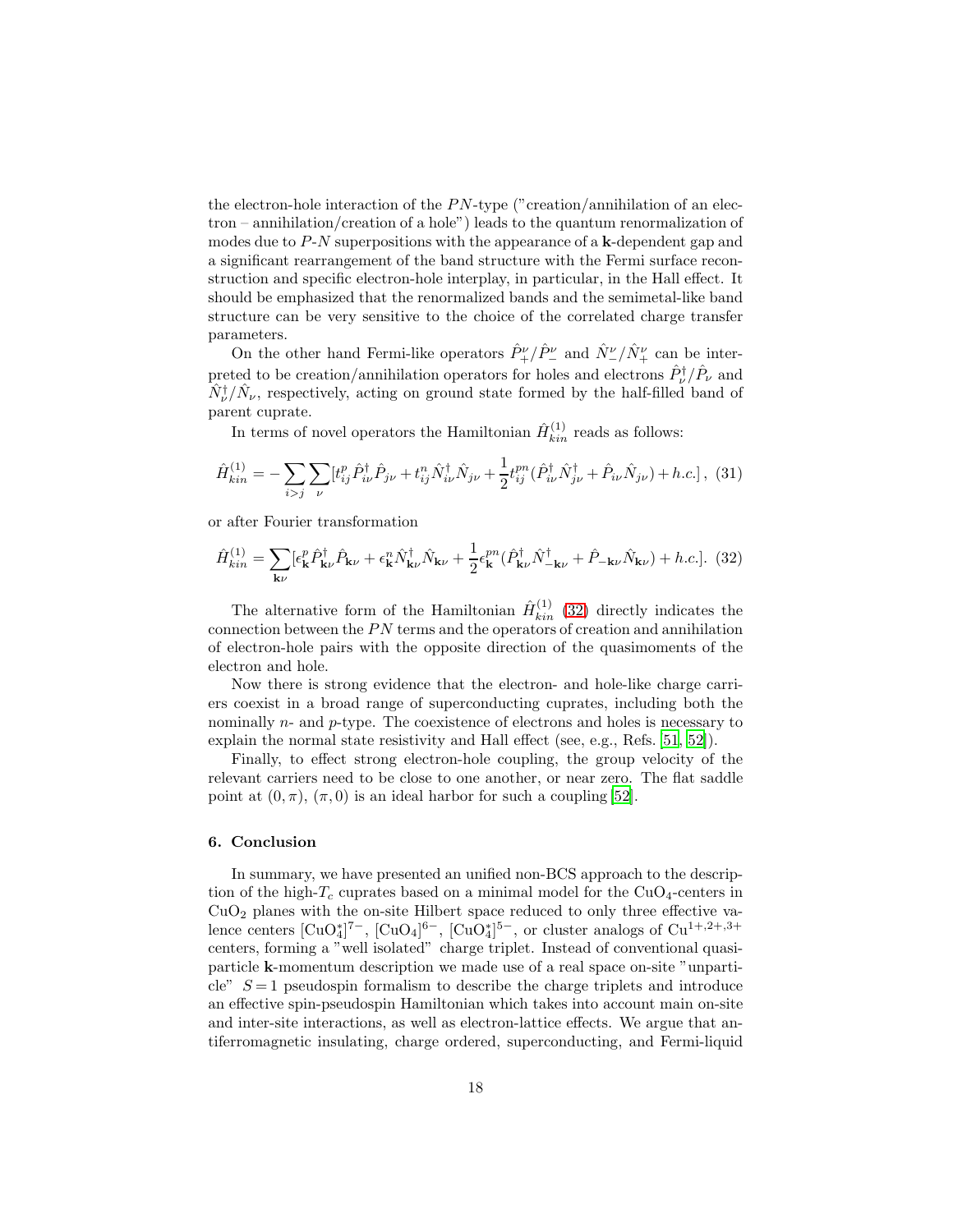phases are possible phase states of a model parent cuprate. Typical phase state of a doped cuprate, in particular mysterious pseudogap phase, is a result of a phase separation [\[15\]](#page-18-14). Superconductivity of cuprates is not a consequence of pairing of doped holes, but the result of quantum transport of on-site composite hole bosons, whereas main peculiarities of normal state can be related both to an electron-hole interplay for unusual Fermi-liquid phase and features of the phase separation [\[15\]](#page-18-14). We believe that the  $d_{x^2-y^2}$  symmetry of the local superconducting order parameter is related with strong on-site electron-lattice coupling with the rhombic  $Q_{B_{1g}}$ -mode.

This research was supported by the Ministry of Education and Science, project No FEUZ-2020-0054.

## References

- <span id="page-18-0"></span>[1] J. G. Bednorz, K. A. Müller, Z. Phys. B 64, 189 (1986).
- <span id="page-18-1"></span>[2] I. Božović, X. He, J. Wu, A. T. Bollinger, Nature,  $536, 309$  (2016); I. Božović, J. Wu, X. He, A. T. Bollinger, Physica C: Superconductivity and its Applications, 558, 30-37 (2019).
- <span id="page-18-2"></span>[3] D. Pelc, P. Popcevic, M. Pozek, M. Greven, N. Barišić, Science Advances 5, eaau4538 (2019).
- <span id="page-18-3"></span>[4] A. S. Moskvin, Phys. Rev. B **84**, 075116 (2011).
- <span id="page-18-4"></span>[5] A. S. Moskvin, J. Phys.: Condens. Matter 25, 085601 (2013).
- <span id="page-18-5"></span>[6] A. S. Moskvin, Y. D. Panov, J. Supercond. Nov. Magn. 32, 61 (2019).
- <span id="page-18-6"></span>[7] B. P. P. Mallett, T. Wolf, E. Gilioli et al., Phys. Rev. Lett. 111,237001 (2013).
- <span id="page-18-7"></span>[8] A. S. Moskvin, Y. D. Panov, Phys. Solid State 62, 1554 (2020).
- <span id="page-18-8"></span>[9] T. M. Rice and L. Sneddon, Phys. Rev. Lett. 47, 689 (1981).
- <span id="page-18-9"></span>[10] J. E. Hirsch, F. Marsiglio, Physica C: Superconductivity and its Applications, 564, 29-37 (2019).
- <span id="page-18-10"></span>[11] M. Naito, Y. Krockenberger, A. Ikeda, and H. Yamamoto, Physica C 523, 28-54 (2016).
- <span id="page-18-11"></span>[12] S. Larsson, Physica C: Superconductivity 460-462, 1063-1065 (2007).
- <span id="page-18-12"></span>[13] L. P. Gor'kov, G. B. Teitel'baum, Phys. Rev. Lett. 97, 47003 (2006).
- <span id="page-18-13"></span>[14] L. P. Gor'kov, G. B. Teitel'baum, Journal of Physics: Conference Series 108, 012009 (2008).
- <span id="page-18-14"></span>[15] A. S. Moskvin, Y. D. Panov, Condensed Matter 6, 24 (2021).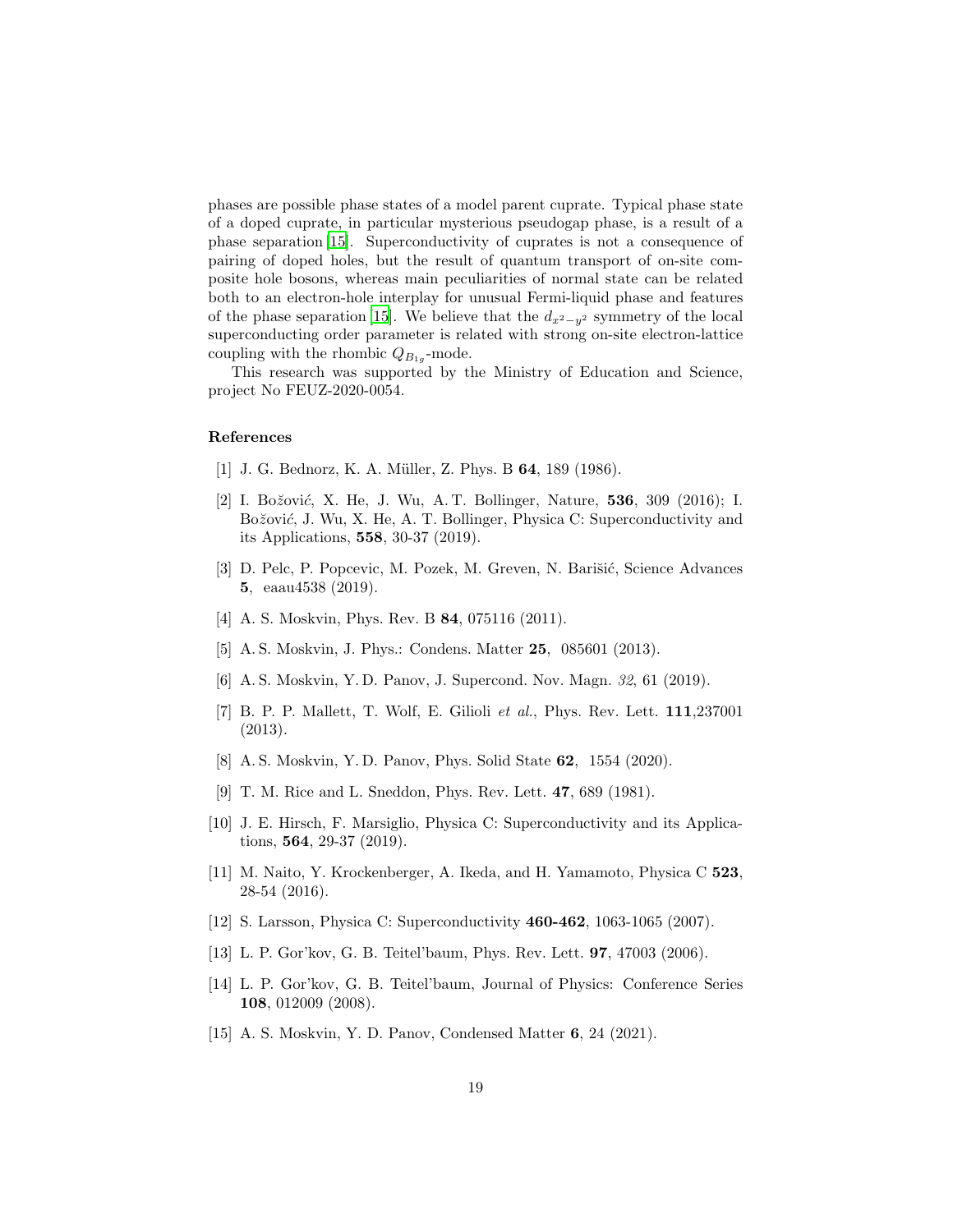- <span id="page-19-0"></span>[16] C. D. Batista, G. Ortiz, Adv. Phys. 53, 1 (2004).
- <span id="page-19-1"></span>[17] A. S. Moskvin, Journal of Physics: Conference Series 592, 012076 (2015).
- <span id="page-19-2"></span>[18] A. S. Moskvin, JETP 121, 477-490 (2015).
- <span id="page-19-3"></span>[19] A. S. Moskvin, Y. D. Panov, Journal of Superconductivity and Novel Magnetism 31, 677-682 (2018).
- <span id="page-19-4"></span>[20] J. Hubbard, Proc. R. Soc. Lond. A 277, 237-259 (1964).
- <span id="page-19-5"></span>[21] K. A. Müller, J Supercond Nov Magn **30**, 3007-3018 (2017).
- <span id="page-19-6"></span>[22] A. S. Alexandrov, N. F. Mott, Journal of Superconductivity 7, 599-605 (1994).
- <span id="page-19-7"></span>[23] W. Sacks, A. Mauger, Y. Noat, Euro. Phys. Lett 119, 17001 (2017).
- <span id="page-19-8"></span>[24] Yu. D. Panov, Phys. Metals Metallogr. **120**, 1276 (2019).
- <span id="page-19-9"></span>[25] A. Bianconi, N. L. Saini, A. Lanzara et al., Phys. Rev. Lett. 76, 3412-3415 (1996).
- <span id="page-19-10"></span>[26] H. Oyanagi. In: Bussmann-Holder A., Keller H., Bianconi A. (eds) High-Tc Copper Oxide Superconductors and Related Novel Materials. Springer Series in Materials Science, vol 255. Springer, Cham. (2017).
- <span id="page-19-11"></span>[27] E. A. Yarygina, Ya. Yu. Matyunina, Ph. N. Klevets, Yu. A. Fridman, JMMM, 512, 167043 (2020)
- <span id="page-19-12"></span>[28] M. Blume, Phys. Rev. 141, 517-524 (1966). https://doi.org/10.1103/PhysRev. 141.517.
- <span id="page-19-13"></span>[29] H. Capel, Physica 32, 966-988 (1966); Physica 33, 295-331 (1967).
- <span id="page-19-14"></span>[30] M. Blume, V. J. Emery, R.B. Griffiths, Phys. Rev. A 4, 1071-1077 (1971).
- <span id="page-19-15"></span>[31] Y. D. Panov, A. S. Moskvin, A. A. Chikov, K. S. Budrin, Journal of Low Temperature Physics, 187, 646-653 (2017).
- <span id="page-19-16"></span>[32] Y. D. Panov, K. S. Budrin, A. A. Chikov, A. S. Moskvin, JETP Letters, 106, 440-445 (2017).
- <span id="page-19-17"></span>[33] A. A. Chikov, Y. D. Panov, A. S. Moskvin, K. S. Budrin, Acta Physica Polonica A, 133, 432-434 (2018).
- <span id="page-19-18"></span>[34] Y. D. Panov, V. A. Ulitko, K. S. Budrin, A. A. Chikov, A. S. Moskvin, Journal of Magnetism and Magnetic Materials, 477, 162-166 (2019).
- <span id="page-19-19"></span>[35] Y. D. Panov, K. S. Budrin, V. A. Ulitko, A. A. Chikov, A. S. Moskvin, Journal of Superconductivity and Novel Magnetism, 32, 1831-1835 (2019).